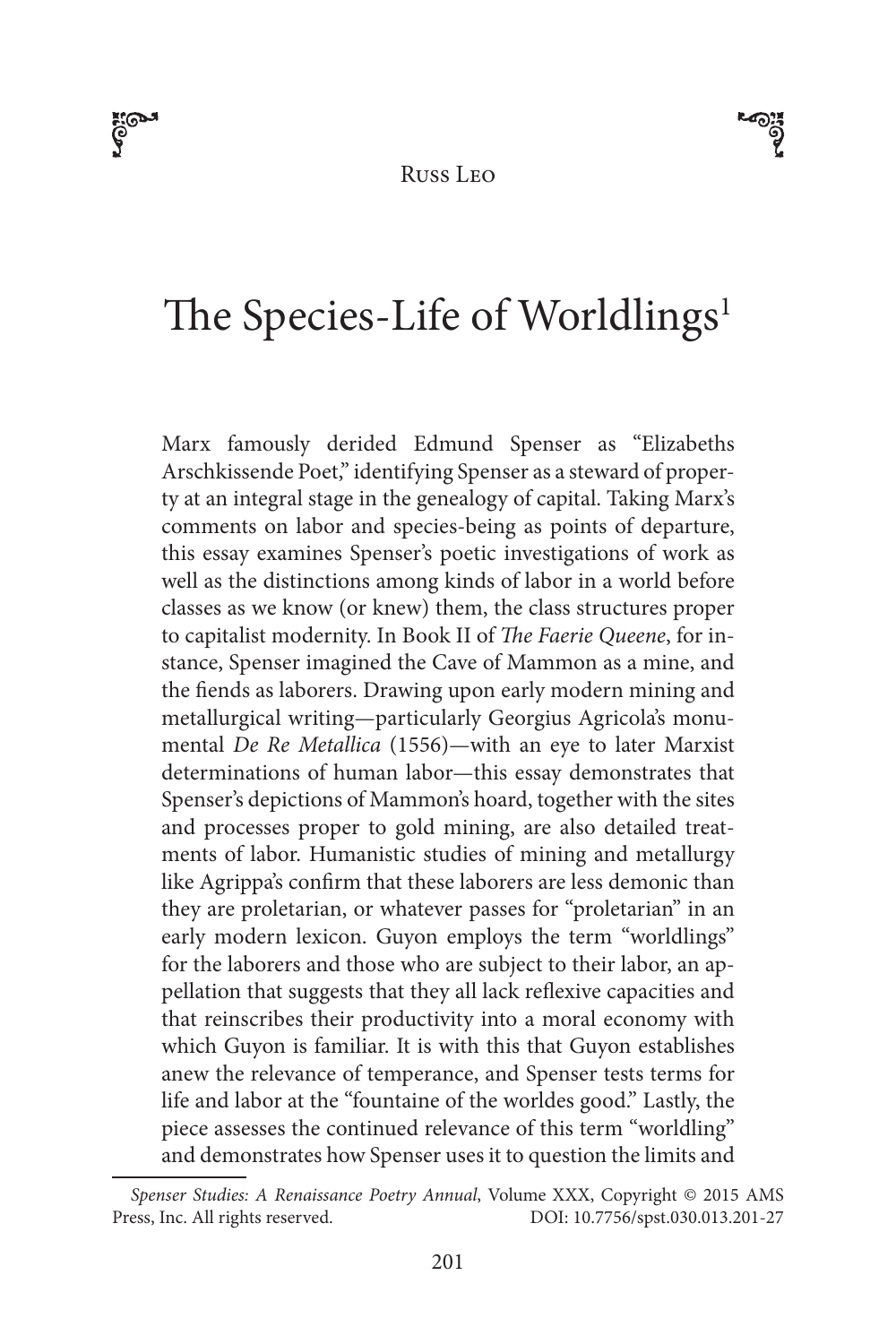ends of the human in a scene of economic accumulation, production, and emergent horrors of the new economy at the end of the sixteenth century.

In a peripheral comment notorious among Spenserians, Karl Marx derides Edmund Spenser as "*Elizabeths Arschkissende Poet.*"<sup>2</sup> Between 1880 and 1882 Marx undertook a thorough survey of recent ethnological studies at the Br n a peripheral comment notorious among Spenserians, Karl Marx derides Edmund Spenser as "*Elizabeths Arschkissende Poet*."2 Between 1880 and 1882 Marx undertook a thorough survey of recent ethnoanthropology not unlike his comrade Friedrich Engel's own *The Origin of the Family, Private Property, and the State* (1884). Marx's studies were preempted by his death in 1883, and Spenserians spared the indignity of a thorough Marxist examination of *A View of the Present State of Ireland*. 3 Although he knew Shakespeare's work intimately, Marx came to Spenser (together with Sir John Davies) only by way of Henry Sumner Maine's *Lectures on the Early History of Institutions* (1875), in which Maine called Spenser "the least unkind of the English critics of Ireland, though one of the most ruthless in his practical suggestions."4 With this assessment in mind, Marx read *A View of the Present State of Ireland* on his own, prickling at Spenser's catch-all "remedy for the ills of Ireland, *the employment of large* masses of troops 'to tread down all that standeth before them in foot, and lay on the ground all the *stiffnecked people of that land*,'" a violent strategy that Spenser ""himself had witnessed in the late wars of Munster."<sup>5</sup> These were, for Marx, offensive propositions that nevertheless shaped the deep histories of human community and property. Marx's readings in ethnology buttress his enduring belief in the "impermanence of property in its particular form as private property," confirming the transience of august institutions like the monogamous family and the state, rounding out a life-long preoccupation with the vicissitudes of subjectivity as well as human species-life [*Gattungsleben*].<sup>6</sup> Marx emphasizes the human capacities for work (manual and intellectual alike) and locates this activity (human labor) as the source of the world. In this sense man is something other than an animal, endowed as human beings are with the ability to transform nature and to reflect upon this activity; this is man's "conscious species-being" [*eines bewußten Gattungswesens*].7 Property obscures these human facilities, a process that capitalism accelerates and intensifies. Spenser appears in the margins of Marx's late notebooks as a steward of property at an integral stage in the genealogy of capital, a genealogy that Marx exposes as one anthropological endeavor among others, only one possible world.8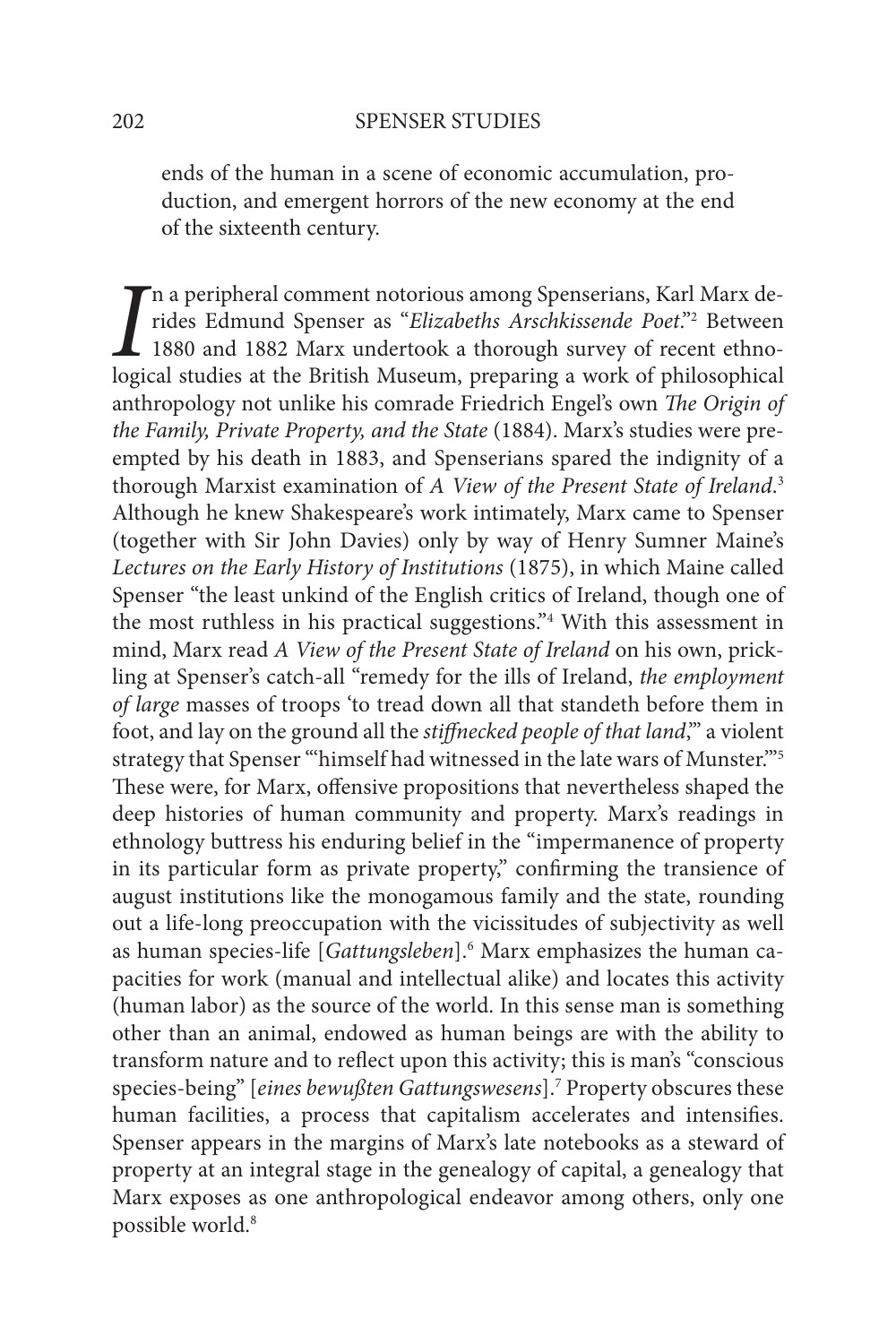Though he refers solely to *A View of the Present State of Ireland*, Marx recognizes Spenser as a poet. Neither liberal advocates of capitalism nor its most ferocious discontents can so readily incorporate Spenser's poetry into the history of capital. In at least one sense, this essay demonstrates, Marx and Spenser share a common project: they both locate human labor at the source of the world, albeit in markedly different idioms and to divergent ends. Taking Marx's comments on labor and species-being as points of departure, this essay examines Spenser's poetic investigations of work as well as the distinctions among kinds of labor in a world before classes as we know (or knew) them, the class structures proper to capitalist modernity.<sup>9</sup> Marx's account of human species-being rests on a distinction between man and animal.10 Like men, "animals also produce...the bee, the beaver, the ant, etc. But they produce only their own immediate needs."11 Humans alone produce beyond their immediate needs; free from necessity, humans create an objective world that they inhabit, contemplate, and transform—"the *objectification of the species-life of man*."12 But this is the species-life of man only to the extent that he recognizes himself in his creation, consciously, as a laborer and a producer—a consciousness that is denied those who are estranged from their labor and the products of their labor by the endemic privatization of property. Collectivity is also at stake insofar as humans who are conscious of their species-being affirm themselves as a species, not the alienated and estranged laborers competing among themselves for limited resources under capitalism. Human being is in this sense a calculus of attentions and desires inextricable from property and self-interest.13 As a species, Marx wagers, this is never necessarily the case.

Human being, for Spenser and his contemporaries, was not primarily defined in relation to the lesser capacities of animals, nor do the majority of early moderns share Marx's anthropological or zoological premises.14 But Spenser does locate human life in relation to labor and necessity, in the anxious confrontation between Guyon and the laboring fiends in the Cave of Mammon sequence, in Book II, Canto vii of *The Faerie Queene*. The fiends work to extract and refine gold, a crucial resource in Mammon's temptation of Guyon as well as to Spenser's larger investigation of temperance in Book II. As soon as they see Guyon they cease their labor and stare; Guyon, in turn, is dismayed as he bears witness to their toil. Shame keeps him from fleeing, dismay from acting, and his paralysis only ends with Mammon's temptation, as he is interpolated back into an economy of virtue, wrested from a traumatic scene of labor and production. It is a singular encounter for Guyon and the fiends, as the movement of the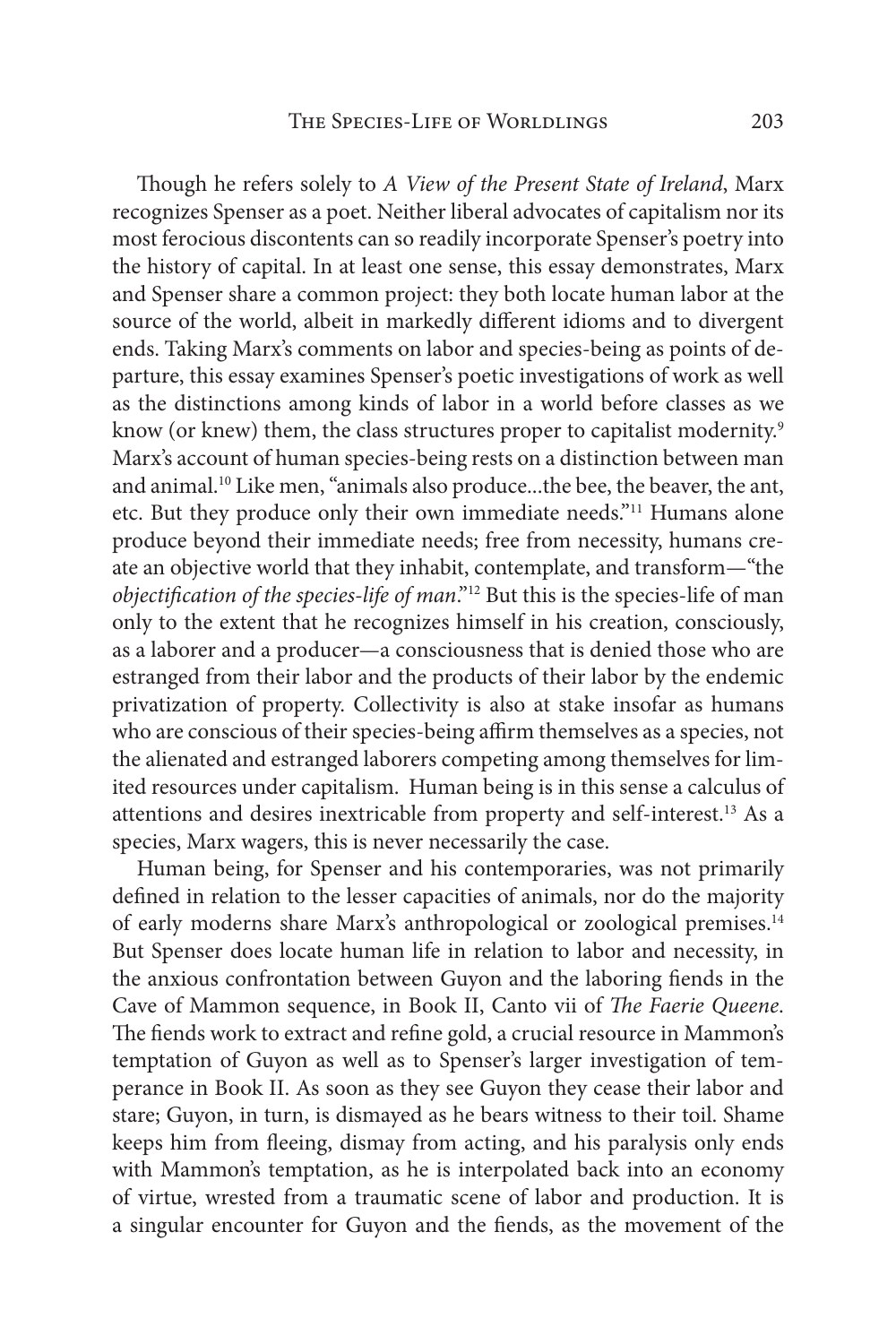poem and the refining process alike stop short. The relationship between Guyon and these subterranean laborers points analogously to Marx's later distinction between man and animal, and a theory of labor and human being takes shape in the confrontation between temperance, the subterranean laborers, and the "worldlings" to whom Guyon refers. The term itself ("worldling") is rare in *The Faerie Queene*, appearing only twice across Spenser's entire poetic oeuvre (both times in Book II, Canto vii, punctuating this very encounter).15 By way of this term, Spenser draws our attention to the mute exchange between Guyon and the laborers, framing the laboring fiends as liminal creatures that do not participate in the imaginative work of world-making as do the virtues, concepts, and *figurae* operating in multiple registers of complexity and abstraction across the poem. Guyon's dismay, in turn, records a prescient anxiety about the laborers in the mine, their relationship to gold, the power they possess, and the necessity of their subterranean work, beyond the economies of value and virtue that their difficult labor subtends.

In what follows I illustrate, first, the extent to which Spenser imagined the Cave of Mammon as a mine, and the fiends as laborers. Drawing upon early modern mining and metallurgical writing—particularly Georgius Agricola's monumental *De Re Metallica* (1556)—I demonstrate that Spenser's depictions of Mammon's hoard, together with the sites and processes proper to gold mining, are also detailed treatments of labor and risk. On these grounds Spenser delicately distinguishes between Mammon and his laborers in a manner that looks proleptically to theses on class and class antagonism. Spenser certainly invokes classical scenes of metallurgical production—for instance, the work of the Cyclopes in the *Aeneid*—but departs from these depictions in his attempt to represent a more complete process, including extraction and its hazards as well as the participants' varying degrees of reflection on the process.<sup>16</sup> Moving systematically across the brief sequence, from Stanzas 35 to 39, I demonstrate precisely how the fiends differ from Mammon as well as Guyon. Humanistic studies of mining and metallurgy like Agricola's confirm that these laborers are less demonic than they are proletarian, or whatever passes for "proletarian" in an early modern lexicon. Guyon recognizes precisely this, and is dismayed by their dizzying potential. As he returns to his senses, he employs the term "worldlings"—not only for the wide array of worldly men and women who share the laborers' unthinking and alienated relationship to gold but for the subterranean laborers themselves. Guyon tentatively extends the more obvious sense of "worldling," the unreflective creature of the market, to the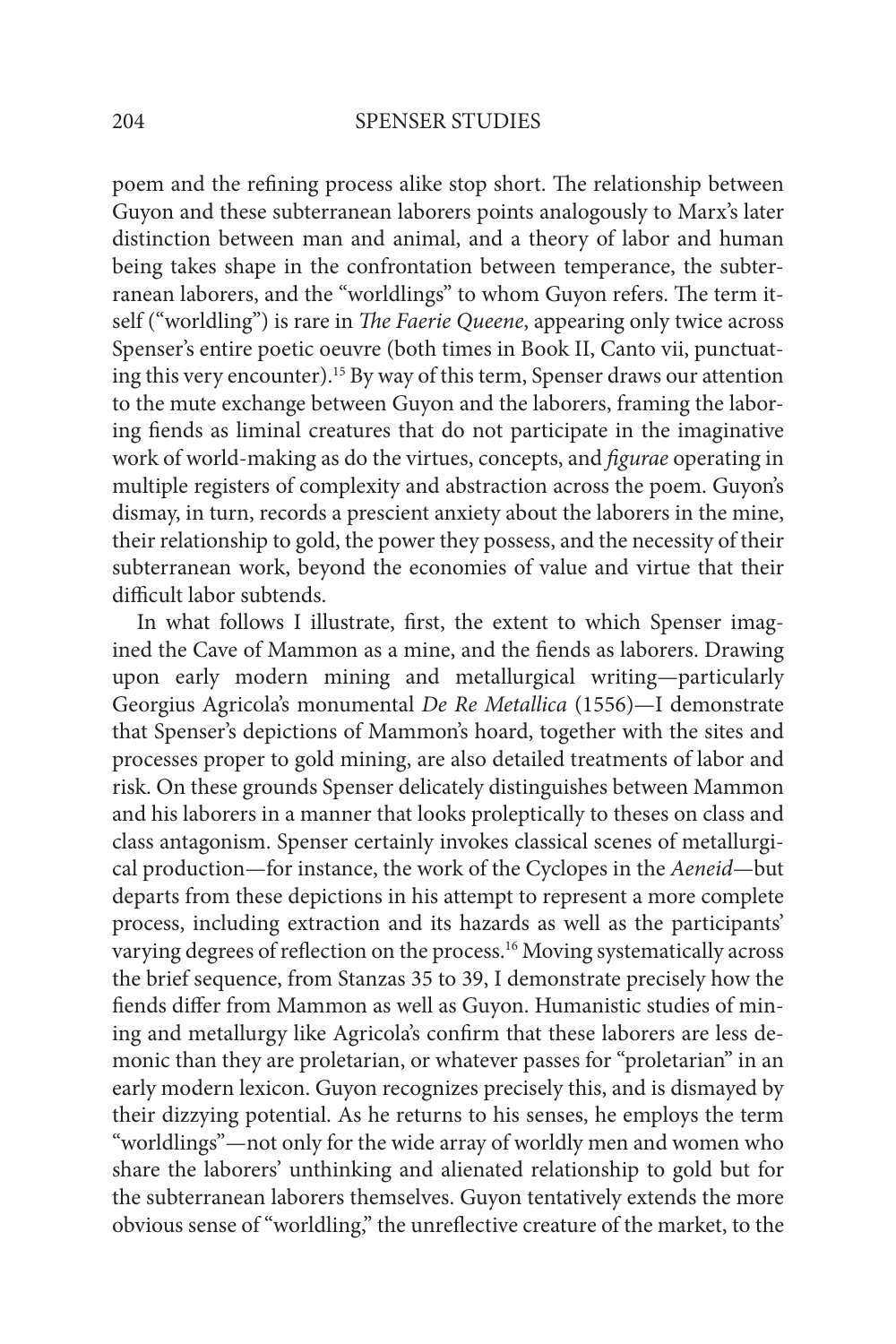laborers, inscribing their productivity into a moral economy with which he is familiar. It is with this that Guyon establishes anew the relevance of temperance, and Spenser tests terms for life and labor at the "fountaine of the worldes good" (II.vii.38.6).

## I. Mammon's Mine

Mammon's house is, among many other things, a mine.<sup>17</sup> But Mammon is a miner only to the extent that he resembles the ideal miner or *metallicus* exemplified in Agricola's *De Re Metallica*—that is, an administrator responsible for "the knowledge of every portion of the metallic arts [*omnes artificij metallici partes*] which are involved in operating mines [*metalla*]."18 Agricola's *metallicus* does not labor, he oversees the labor, exercising intellectual mastery over metallurgy, visiting the mine often to "personally superintend everything he has ordered to be done."19 Mammon and Agricola's *metallicus* both spend ample time at the mine, even if (Agricola insists) a mine "is no habitation for the idle and luxurious [*non sit mansio desidiosa & mollis*]."20 In this sense, Mammon is different than Merlin who, after setting his "cruell Feendes" to work erecting a "brasen wall" protecting his lair below Cairmardin, leaves the site to pursue the Lady of the Lake (III.iii.8.9, 10.3).21 But Mammon, like Agricola's *metallicus*, also avoids the actual sites of labor, opting to remain at the entrance to the mine rather than in the pit or at the furnace or bellows. This is where Guyon first espies him, in a "gloomy glade" surrounded by "heapes of gold" in various stages of extraction and refinement—some of "rude owre, not purified/ Of *Mulcibers*  deuouring element"; others "new driuen, and distent/ Into great Ingoes, and to wedges square"; "Some in round plates withouten moniment," coins ready for the mint; but most already stamped, coins bearing the images of "kings and kesars straunge & rare," ready for circulation (II.vii.3.1, 5.2–9).<sup>22</sup> Guyon is presented here with an object lesson in metallurgy from the perspective of Agricola's *metallicus*, the gold before him arranged in a manner that lays bare the mining process, from beginning to end.<sup>23</sup> Mammon's hoard bears the traces of labor, but the laborers are absent.

Mammon introduces himself and leads Guyon past the Gates of Pluto into his house, a cave "Embost with massy gold of glorious gift,/ And with rich metal loaded every rift,/ That heauy ruine they did seeme to threat"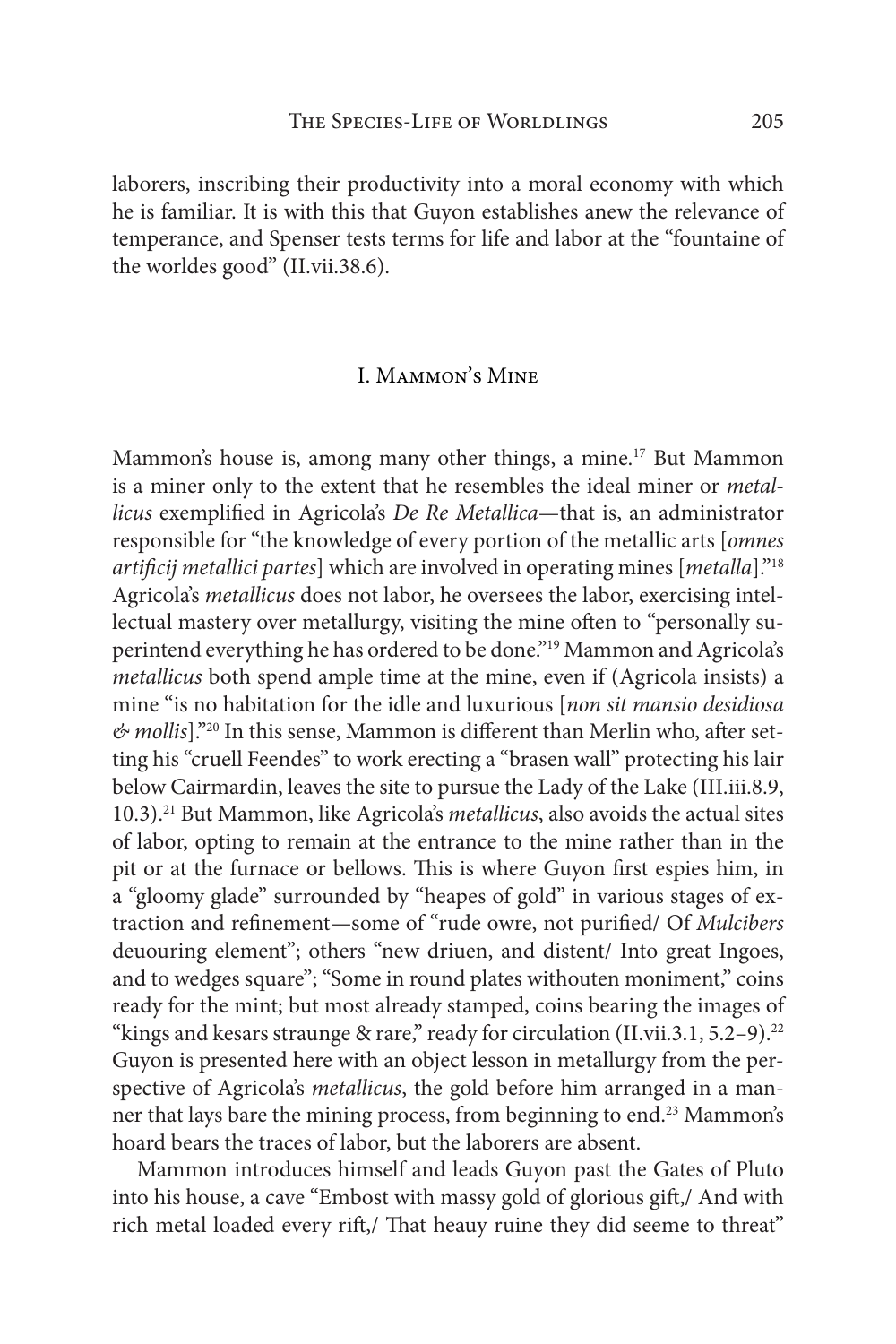#### 206 SPENSER STUDIES

(II.vii.28.4–6), so abundant in mineral wealth that the veins of gold portend physical danger to Mammon and his guest alike. The gold does not glitter or sparkle. It threatens to overwhelm the visitor, a claustrophobic scene familiar to modern cinematic audiences, looking forward to films like Neil Marshall's *The Descent* (2005) as Spenser contracts the expansive underworlds of *The Odyssey* and *The Aeneid*. The prolific and intimidating rifts and veins confirm that Guyon has entered a mine; the bones and "vile carcases now left vnburied" (II.vii.30.9) compel the reader to consider why the mine was abandoned in the first place.<sup>24</sup> The ores are indeed unmanned, and the precious metal adorning every surface of the cave awaits extraction and refining, "ouergrowne" as it is "with dust and old decay,/ And hid in darkenesse, that none could behold/ The hew thereof" (II.vii.29.2–4). Guyon follows Mammon through this shaft on his way to Mammon's store, the rifts made visible only by "faint shadow of vncertain light" (II.vii.32.9, 29.6). And there Guyon declines "to take thereof assay" (II.vii.33.4)—that is, he patently refuses Mammon's offer of inordinate wealth.

Mammon's next move is to reveal to Guyon the very "fountaine of the worldes good"—a temptation that is not substantially different from the first save for the fact that here Mammon reveals the heretofore-absent laborers:

Therein an hundred raunges weren pight, And hundred fornaces all burning bright; By euery fornace many feends did bide, Deformed creatures, horrible in sight, And euery feend his busie paines applide, To melt the golden metall, ready to be tride.

One with great bellowes gathered filling aire, And with forst wind the fewell did inflame; Another did the dying bronds repaire With yron toungs, and sprinckled oft the same With liquid waues, fiers Vulcans rage to tame, Who maistring them, renewd his former heat; Some scumd the drosse, that from the metall came; Some stird the molten owre with ladles great; And euery one did swincke, and euery one did sweat. (II.vii.35.4–36.9)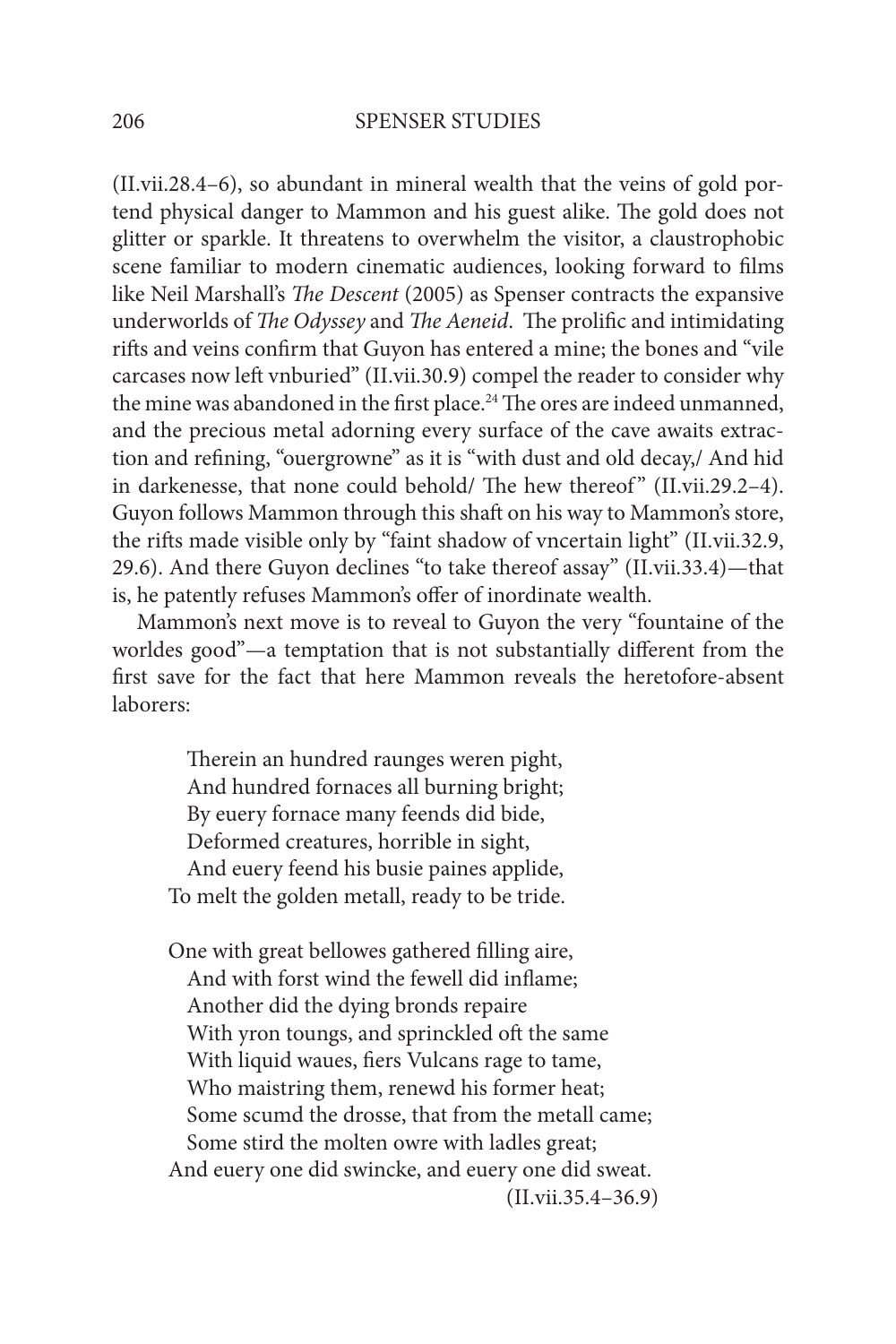Mammon lays bare another process of production and refinement. Largescale extraction has already taken place; these "feends" are not preparing the ore for the furnaces, breaking it with tools, transporting it or laundering it; they are rather refining the gold, smelting it, boiling out [in Latin, *excoquo*] or extracting the impurities so that "the dross may be purged away and the metal made pure" [*ex ipsis a recremento purgatis metalla pura confici possint*].25 A canny reader and poet, Spenser deliberately eschews a crucial step in his depiction of the refining process. The fiends are not shown assaying or testing the gold [in Latin, *experior*], they are not "trying" the gold in the fire, nor do they seem to employ any "methods of assaying ores" [*uenarum experiendarum rationes*].26 Rather, they are already smelting it on a Cyclopean scale, at work across a hundred ranges and a hundred furnaces. While "assay" occurs frequently across Book II, meaning "to try" or "to make trial of," it is also a metallurgical term related to mining: to "assay" is to test an ore in order to discern its composition, "to determine the degree of purity of one of the precious metals."<sup>27</sup> There is no initial assay described, nor do they test the metal's strength (or "try" it in another critical sense) after it is smelted. Their role in the process is clear: "To melt the golden metall, ready to be tride." The early assaying stage, moreover, is crucial to profitable mining. Agricola admonishes those misguided miners who "are not particular to employ assays [*experiendi rationem…utuntur*]," warning them not to "smelt the metal away from the ore with a loss or sometimes without any profit."<sup>28</sup> It is more prudent to test first, and to proceed carefully. Mammon and his laborers risk profit in smelting at such a scale, and Spenser underscores Mammon's superfluity and recklessness. As the laboring fiends are not at all involved in the assay, Spenser also directly inverts the sense of I Peter 1:7. The fiends' "busie paines" are "applide" to a depraved project rather than to the "trial" of faith "muche more precious then golde that perisheth (thogh it be tryed with fyre)."29 In the New Testament epistle, it is the assaying process that matters, and the "gold" that is lost in the process is far less valuable than the experience itself, however painful or difficult the trial of "faith" is. It is a trial that Mammon eschews, and a trial the fiends are denied. In light of Agricola's Latin account of the process, Spenser's is a subtle pun *in absentia*. To assay, in a Latin register, is to experience [*experire*] and thus these laborers do not *experience* the gold, even as a temptation. Guyon is given the instructive and formative opportunity to do precisely this, tempted as he is "to take thereof assay."

The fiends are given to labor instead, and Spenser communicates the difficulty and intensity of their labor as well as their suffering: "euery one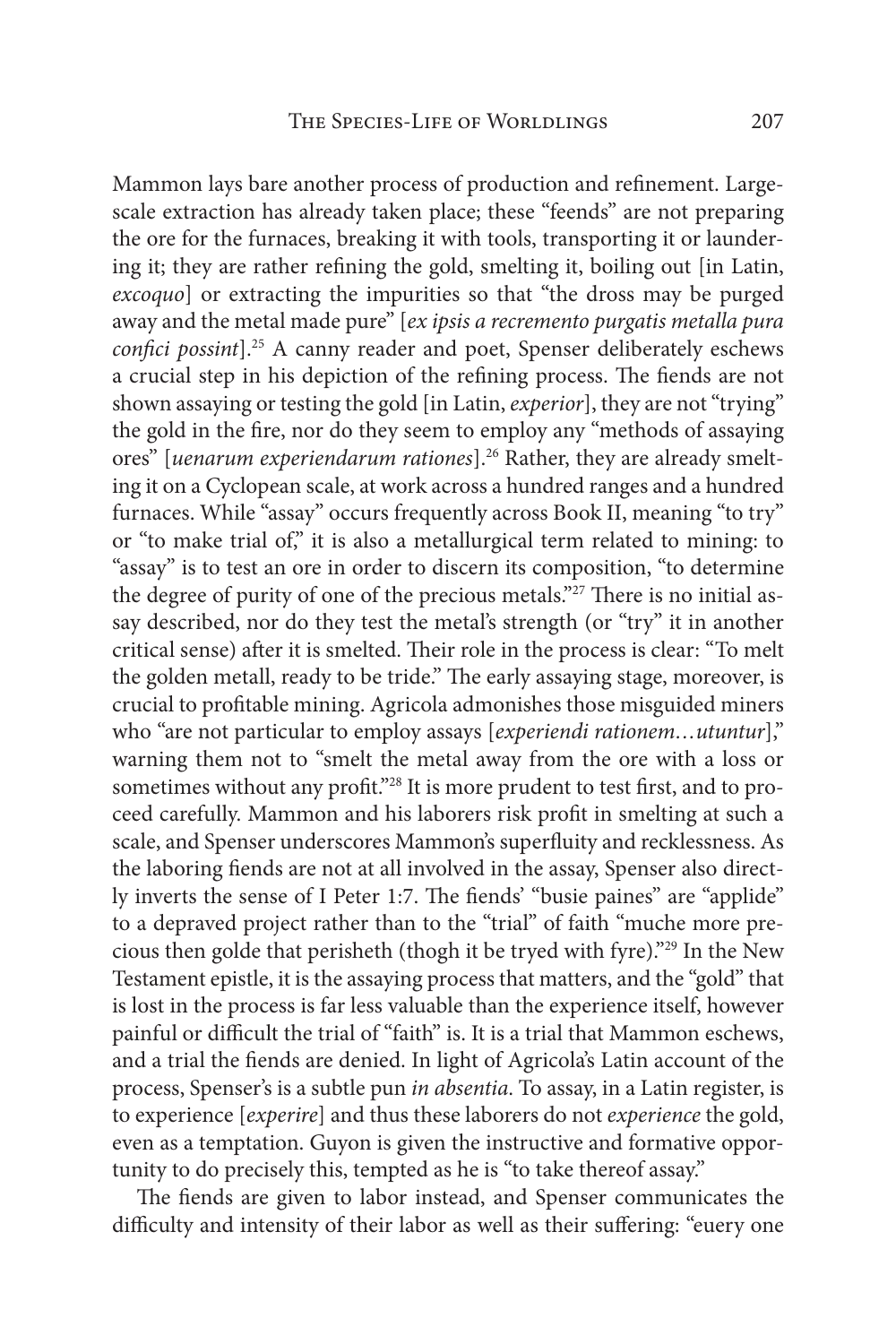did swincke, and euery one did sweat"—a direct echo of Mammon's introduction in Stanza 8, as "God of the world and worldlings," the source of all wealth "For which men swinck and sweat incessantly" (II.vii.8.1, 7). But the subterranean scene of production transforms the earlier sense. Mammon initially told Guyon that

Riches, renowme, and principality, Honour, estate, and all this worldes good, For which men swinck and sweat incessantly, Fro me do flow into an ample flood, And in the hollow earth haue their eternall brood. (II.vii.8.5–9)

The veins of gold in Mammon's mine are inexhaustible, intemperate desires cannot be satisfied, but men still "swinck and sweat incessantly" in pursuit of wealth, power and fame. Mammon seems to describe a way of inhabiting a world. Spenser initially suggests that these "worldlings" who "swinck and sweat" are the men and women of the surface world, driven by irrational desires and market forces. This is the most obvious and intuitive sense of the term. After the description of the fiends' labor, however, the line takes on new meaning. As the fiends work incessantly to produce "this worldes good," they make possible a world and a political economy and an expansive morality (where temperance is imperative) in which they do not participate. Mammon points to a scene of production, to the subterranean fiends' painful and exasperating creation of a world, an endless work performed by the miners who nevertheless do *not* inhabit this world, do not experience "Mammon" in the broadest allegorical sense by way of trial or assay. This rare term "worldling" marks a gap between activity and comprehension of that activity. The worldlings of worldly markets participate in a dynamic economy that they do not understand as such, just as the laborers below lay the basis of a world in which they do not participate, and which they certainly do not understand. Spenser invites readers to identify the laborers with the worldlings above, all of whom "swinck and sweat" in an enterprise from which they are nonetheless alienated.

This is the case as the swinking, sweating fiends are conspicuously moved as soon as they are aware of Guyon's presence.

But when as earthly wight they present saw, Glistring in armes and battailous aray, From their whot worke they did themselues withdraw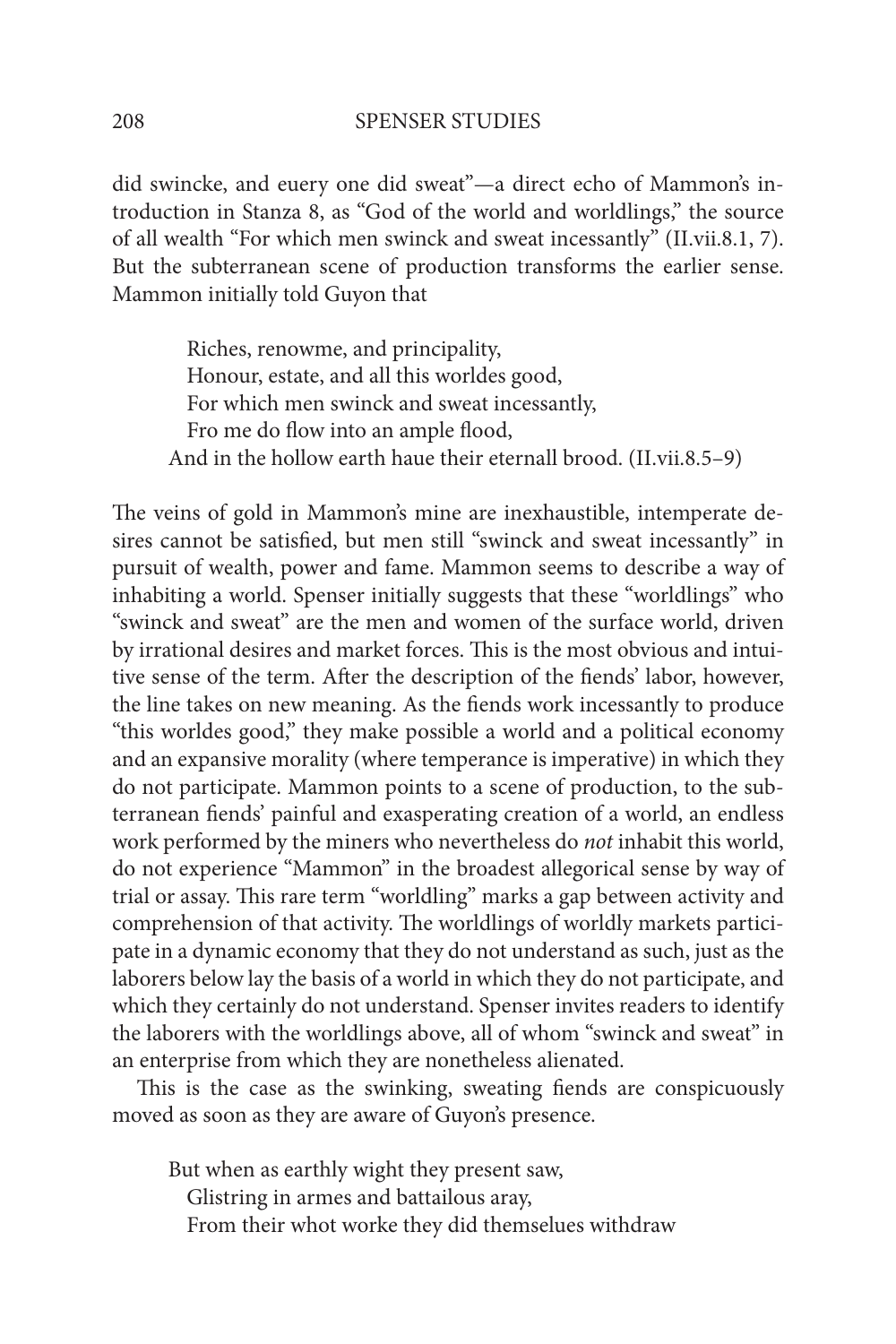To wonder at the sight: for till that day, They neuer creature saw, that came that way. Their staring eyes sparckling with feruent fire, And vgly shapes did nigh the man dismay, That were it not for shame, he would retire, Till that him thus bespake their soueraigne Lord & sire. (II.vii.37)

Upon seeing Guyon "Glistring in armes and battailous aray," the fiends "withdraw" from their hot work to "wonder at the sight."<sup>30</sup> The reflexive "did themselues withdraw" suggests that they cease their work. But Spenser employs "withdraw" to articulate something like alienation as well, as if Guyon's glistering arms seem more appropriate to their work than their own labor. In turn, the fiends withdraw themselves—that is, they remove or abstract themselves from their work—in "wonder." They do not necessarily understand their situation. On the contrary, wonder is, as Jeff Dolven affirms, "the open-mouthed, exhilarating blankness of confronting something for which we have no categories."<sup>31</sup> In certain circumstances, wonder may indeed give way to understanding, but here in the Cave the fiends are left only to wonder. We are not privy to any transformation or understanding, and nothing in the text suggests that we can expect this of the fiends. Guyon is struck in turn by "Their staring eyes sparckling with feruent fire"; it is unclear whether the fiends' sparkling eyes communicate some rich and revealing interior experience or whether Guyon merely sees the reflection of the "hundred fornaces all burning bright" in the fiends' otherwise blank stares. We only know that they "wonder." Either way, Guyon is immobilized, suspended between "dismay" and "shame" at the sight of these "vgly shapes" staring in his direction. Overcome with a sense of peril or danger, he is inclined to flee, to "retire," but is nevertheless too ashamed to do so. It is only when Mammon, "their soueraigne Lord and sire," speaks to him that he is drawn from his paralysis. The fiends' gaze is arresting.

## II. Mammon's Miners

It is difficult to discern what these fiends are. Spenser describes them only as "vgly shapes" and as "Deformed creatures, horrible in sight." Besides this, we only know that they are laborers, that they swink and sweat. Both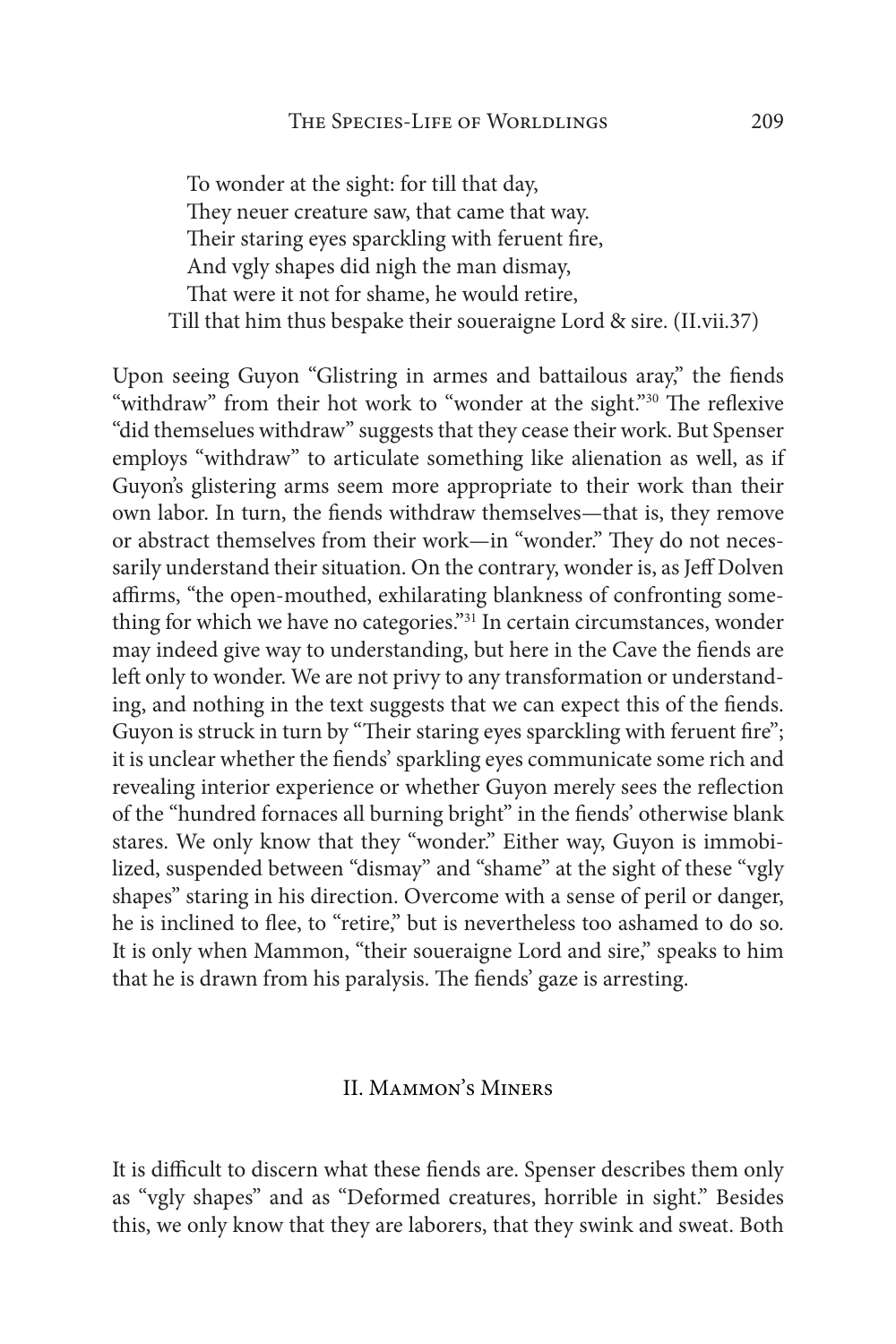David Read and Maureen Quilligan insist that this sequence is a detailed meditation on the gold and silver of the Spanish New World, its extraction overseen by conquistadors and colonial administrators as well as its inordinate value in Old World contexts and locales.<sup>32</sup> The industrial processes Spenser describes, over which foul Mammon presides (and through which Mammon, as "richesse," enters the world), were illuminated in key accounts of New World labor and resources available to Spenser's generation.33 Quilligan duly collocates the "demonic labor" depicted in the Cave of Mammon with contemporary visions of New World slavery—for instance, the modes of production described and illustrated in Theodorus de Bry's *America* (1596). Perhaps these are sources Spenser had in mind as he crafted the sequence in Book II, Canto vii. The fiends may be slaves, the scene reminiscent, as Quilligan intimates, of the striking accounts of New World slavery: "naked workers surveyed by armed knights" overseeing the extraction and refinement of precious metals.<sup>34</sup>

This is, however, not necessarily the case. There were other depictions of miners and laborers available to Spenser and his generation, thorough humanistic studies of alchemy, mining, and metallurgy that emerged in tandem with the development of a productive Central European mining industry in the fifteenth century. Native European silver and gold mines proved profitable resources in the hundred years prior to the influx of precious metals from Africa and the Americas. Indeed, gold and silver from the New World arrived in droves only as European mining operations stagnated, drastically changing the coordinates of the European economy, shifting the centers of political and economic influence.<sup>35</sup> This is, in a sense, the Continental prehistory of the New World mining operations explored by Read and Quilligan. As Tara Nummedal explains, intrepid princes focused attention on mining, at home and abroad; they promoted the development of mining technologies and practices, attracted merchant capital to fund and sustain their metallurgical enterprises, and created administrative positions for experts charged with overseeing the extraction and refinement of precious metals and other valuable subterranean resources.<sup>36</sup> This in turn shaped what Pamela O. Long calls "the great age of mine and metallurgical literature both in terms of quantity and originality," producing works like Vannoccio Biringuccio's *De la Pirotechnia* (1540), Lazarus Ercker's *Beschreibung der Allervornehmsten Mineralischen Erze und Bergwerksarten*  (1580), and Agricola's *De Re Metallica* (1556)*.* 37

Agricola's work in particular proved influential to a wide variety of readers, few of whom had concrete investments in the mining industry. In *De*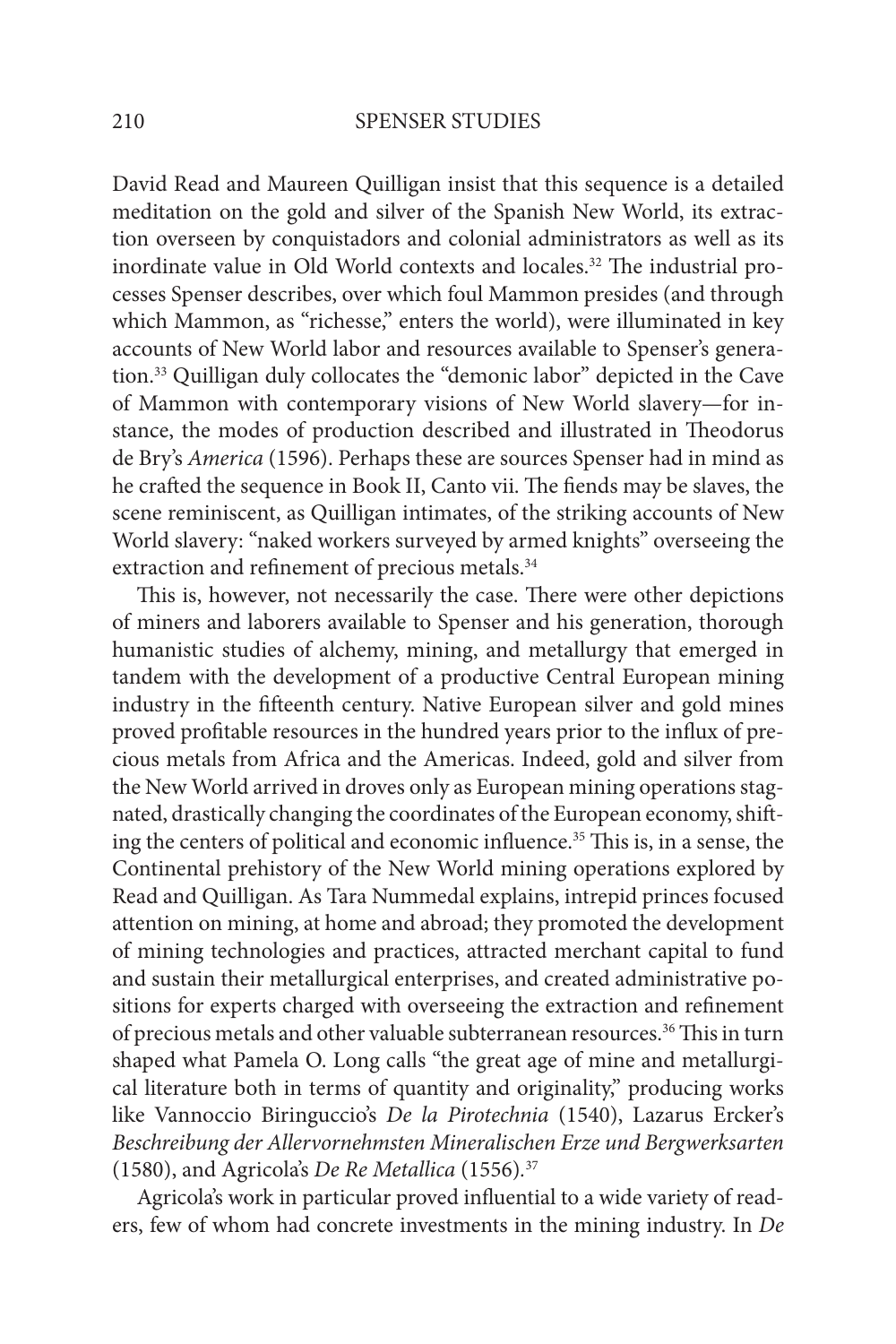*Re Metallica*, together with companion works *De Subterraneorum Ortu et Causis* (1546), *De Natura Fossilium* (1546) and *De Animantibus Subterraneis*  (1549), Agricola surveyed the natural history of the region below the surface of the earth in unprecedented detail. Spenser no doubt found *De Re Metallica*  compelling, as Agricola outlined a classical history of metallurgy with reference to Ovid, Vergil, Diogenes Laertius, Plutarch, Pliny and Horace, among others. Agricola appraises ancient and modern techniques and instruments across a variety of European cultures. Moreover, he investigates the moral dimensions of mining and metallurgy, giving historical depth to prodigious Elizabethan events like the 1568 incorporation of the Company of Mineral and Battery Works as well as the 1568 decision in favor of Elizabeth and the Mines Royal in the significant "Case of Mines."38 Against those who argued too broadly that gold is wicked and that "all men in all times and places have considered [gold and money] dishonourable and criminal," Agricola responds succinctly: "Money is good for those who use it well" [*pecunia est bono, qui ea bene utuntur*].<sup>39</sup> In this, he sounds suspiciously like Spenser's Mammon insofar as he too disparages the "the rudenesse of that antique age" before money and precious metals, acknowledging that those who "liue in later times, must wage/ Thy works for wealth, and life for gold engage" (II.vii.18.2, 4–5). Moreover, Agricola roundly dismisses those critics who claim that "mining is a perilous occupation to pursue, because the laborers [*metallorum fossores*] are sometimes killed by the pestilential air which they breathe; sometimes their lungs rot away; sometimes the men perish by being crushed in masses of rock; sometimes, falling from the ladders into the shafts, they break their arms, legs, or necks; and it is added that there is no compensation which should be thought great enough to equalize the extreme dangers of safety to life."40 While news of such accidents inspires "terror and peril" in those who hear of them, Agricola nevertheless assures his readers that "things like this rarely happen, and only insofar as workmen [*fossoribus*] are careless."<sup>41</sup>

Agricola attends to "the ailments and accidents of miners" [*malis & morbis metallicorum*] as well as the techniques and instruments which make mining a safer enterprise.<sup>42</sup> Winds, flooding, rockslides, cave-ins, poor ventilation, noxious fumes, and venomous ants make the work exceptionally dangerous, so much so that Agricola concedes that "a reckoning has to be made with Orcus [*cum Orco*], for some metalliferous localities, though such are rare, spontaneously produce poison and exhale pestilential vapour"—that is, laborers are advised to accept the risks their work entails, as the subterranean world is unpredictably perilous.<sup>43</sup>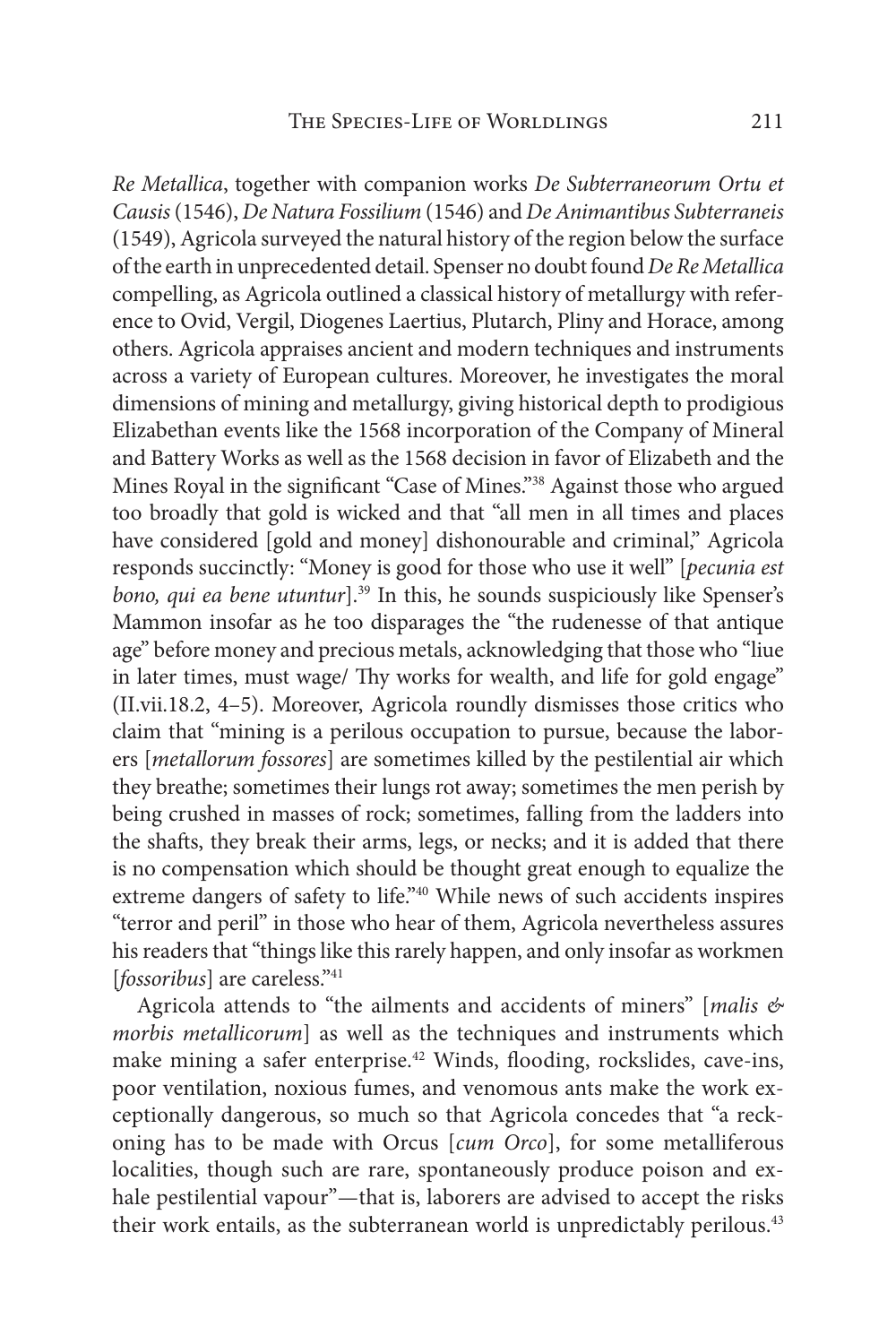#### 212 SPENSER STUDIES

Laborers are also advised to beware more menacing creatures, "demons of ferocious aspect" [*daemones…aspectu truci*], "fierce and murderous" [*truculentus & homicida*] creatures which, "if they cannot be expelled, no one escapes from them."44 Drawing upon reports from German laborers and classical sources alike, Agricola elaborates on the variety of demons in *De Animantibus Subterraneis*—for instance, he describes one kind of demon, allegedly "bearing the elongated neck and savage eyes of a horse" [*Equi enim specie habentis procerum collum & truces oculos dicitur uisus*], a creature with the ability "to send forth wind from its mouth" [*Flatum uero emittebat ex rictu*].<sup>45</sup> Agricola suggests that these fabulous subterranean demons "which are by nature injurious and reprobate" [*qui nocentes sunt, & natura improbi*], are both "stupid and devoid of reason" [*brutos & rationis expertes*].46 Thus the subterranean demons of *De Re Metallica* and *De Animantibus Subterraneis* are quite distinct from the rational (even sympathetic) devils of the German *Faustbuch* published by Johann Spies in 1587 or the celebrated English tragedy it inspired. Even Spenser's Mammon evinces a cunning and acumen denied the subterranean *daemones montani*.

While it is tempting to read the swinking, sweating fiends of Book II, Canto vii as brute demons of this kind, such an easy identification obscures their labor at the furnaces and bellows, their productivity and as well as their technical knowledge (albeit limited) of metallurgical processes. The fiends do not impede work in the mine. It is they who are interrupted. Rather than casting his fiends as demons, Spenser asks his readers to consider the relationships and antagonisms among these diverse creatures in the mine, recalling Agricola's own articulation of the division of labor. The "perfect miner" [*perfectus metallicus*] of *De Re Metallica* is a humanist ideal, a scholar for whom labor in the mine is far less important than piety and a thorough knowledge of various arts and sciences related to mining.<sup>47</sup> As such, Agricola draws subtle distinctions throughout the work between the miner or *metallicus* and the workmen [*mercenarii*, *fossores,* and *operarii*] who labor for the *metallicus*. <sup>48</sup> *De Re Metallica* is a work addressed to the former class, offering practical administrative advice to the *metallicus*, instructing him to "praise diligent workmen" and "rebuke the idle"; only in rare circumstances should the *metallicus* "undertake actual labor [*aliquos labores suscipere*]," and then only "in order to encourage his workmen [mercenarios] by his own diligence, and to teach them their art," lest he degrade himself with excessive work.<sup>49</sup>

This distinction between the miner or *metallicus* and the laborers in Agricola's Latin, the *mercenarii*, *fossores,* and *operarii*—is particularly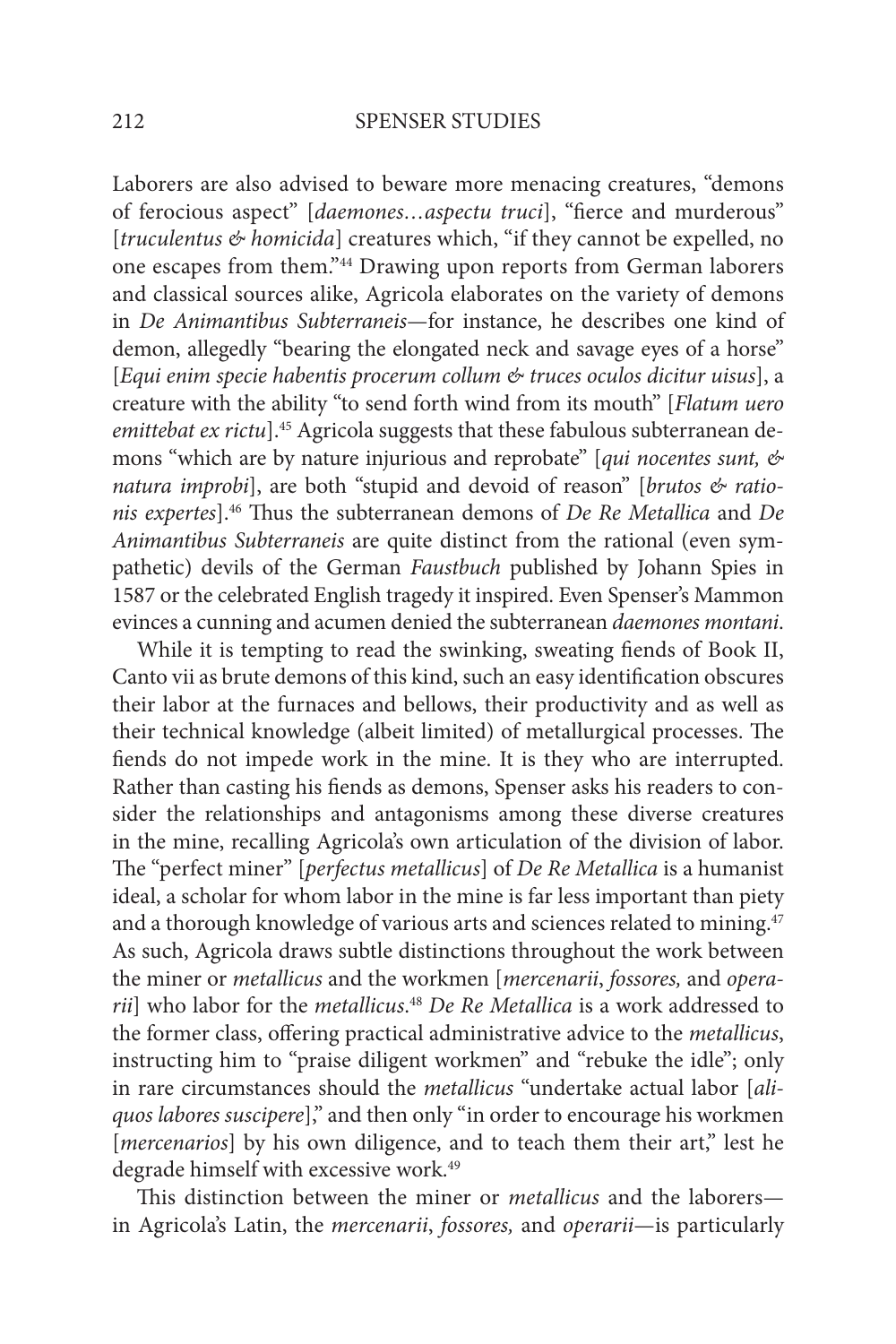evident in a woodcut from Book V (Fig. 1) illustrating "the method by which fire shatters the hard veins," allowing for excavation and extraction.<sup>50</sup> This method is difficult and dangerous, more so than mining with pick and trowel alone, as laborers employ fire in an effort to soften the rock and make it more malleable, easier to break—a method used by Hannibal who, Agricola affirms, "overcame the hardness of the Alps by the use of vinegar and fire."51 In the illustration a laborer sits at a table shaving a log of wood into thin pieces that will catch fire easily, used to keep the subterranean fire stoked.52 He works under the direction of the *metallicus* or the *magister metallicorum*, leaning on a pick, conversing with another laborer in a manner that suggests a fraternity appropriate to the early modern republic of letters. Perhaps he is reminding the laborers of Hannibal's precedent, directing them to appropriate passages in Livy's *Ab Urbe Condita*. Below the surface, however, an imperiled laborer, trowel [rutrum] in hand, covers his face on the way to the passage to the surface [*cuniculus*]; "the heated veins and rock," Agricola informs his readers, release "a foetid vapour" [*halitum uirosum*], a noxious gas that threatens to "affect their health," if not "actually kill them."<sup>53</sup> The woodcut registers a remarkable asymmetry, the abiding humanist miner above calmly overseeing his enterprise offset by the laborer below, face in hands, rushing headlong for his life.

Mammon's fiends are closer to Agricola's *mercenarii*, *fossores,* or *operarii* than they are to the demons of *De Re Metallica*. Instead of shielding their faces from danger, Mammon's laborers gaze collectively at Guyon. To this point the perils of the mine are apparent, if not to Guyon then to Spenser's readers who are acutely aware of the corpses strewn about the shaft leading to the store. Once Guyon encounters "Their staring eyes sparckling with feruent fire," he is overcome with dismay, followed immediately by shame. Mammon speaks, informing him that they are in the very place "whence all the wealth late shewd by mee,/ Proceeded," revealing to Guyon "the fountaine of the worldes good" (II.vii.38.4–5, 6)—another line that directly echoes his introduction in Stanza 8, where he claims that "all this worldes good,/ For which men swinck and sweat incessantly,/ Fro me do flow." To which Guyon responds indignantly,

Suffise it then, thou Money God (quoth hee) That all thine idle offers I refuse. All that I need I haue; what needeth mee To couet more, then I haue cause to vse?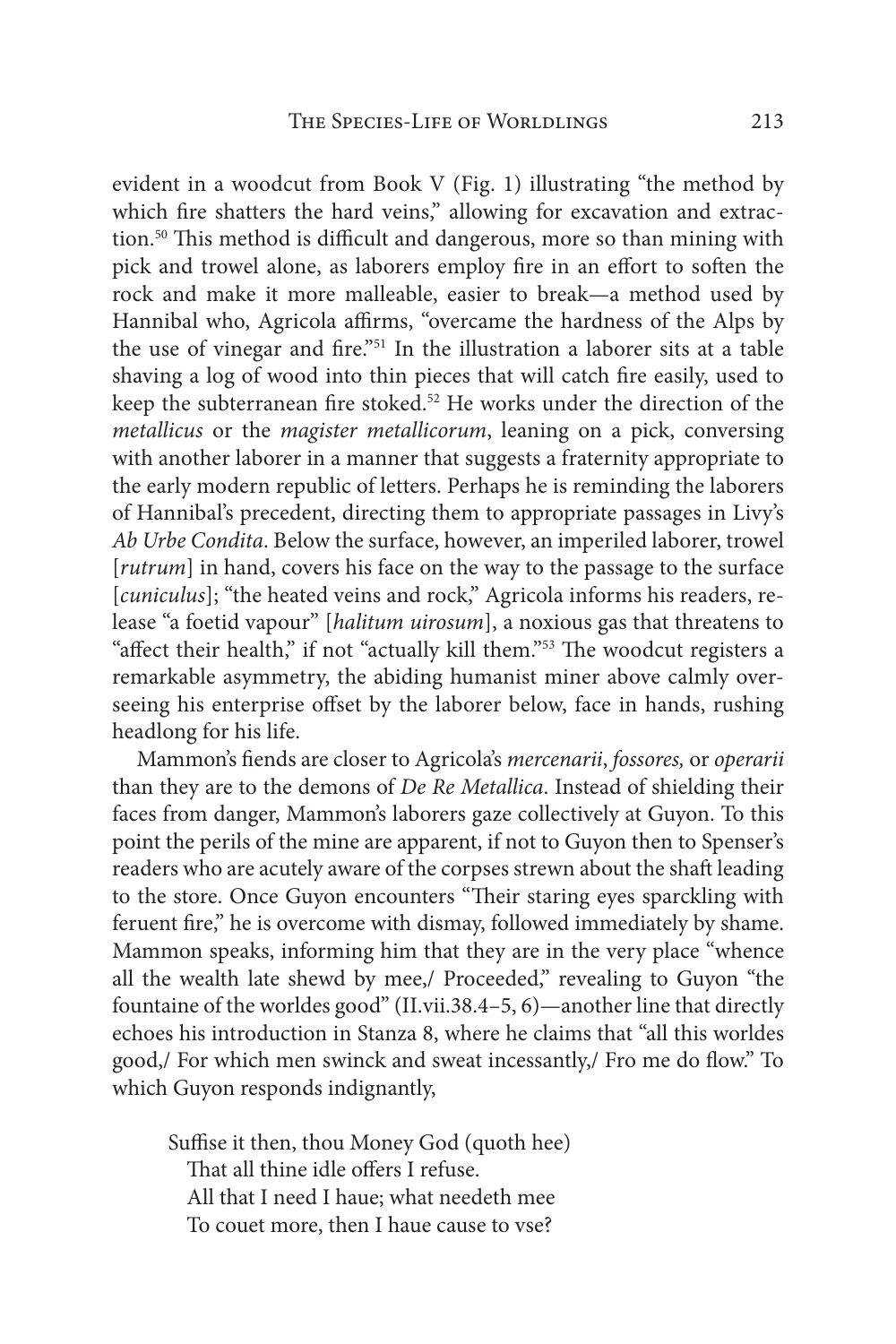

Fig. 1: From Georg Agricola, *Georgii Agricolae De re metallica libri XII* (Basileae: Froben, 1561), 80. Rare Book Division, Department of Rare Books and Special Collections, Princeton University Library.

With such vaine shewes thy worldlings vile abuse: But giue me leaue to follow mine emprise. (II.vii.39.1–6)

Guyon denies Mammon again, countering his offers of "surplusage" (II. vii.18.7) with restraint and temperate wisdom. He does not disparage wealth per se, but rather Mammon's "idle offers" of inexhaustible wealth beyond his needs. Here temperance is a matter of use as Guyon rejects the principles of excess that inform Mammon's economic practices, the hoarding and stockpiling on display across the sequence. It is only here that Guyon addresses the laborers' dismaying gaze that we have every reason to believe is still fixed on him in his moment of temptation. Guyon reproves Mammon: "With such vaine shewes thy worldlings vile abuse." He at once censures Mammon and those worldly creatures which are susceptible to his wiles, those thoughtless participants in a market economy who are compelled and distracted by "vaine shewes" of wealth and power. This is the obvious sense of "worldlings" at work here. But again Spenser invites another, less familiar reading of the term. The fiendish laborers also rank among Mammon's "worldlings," he "their soueraigne Lord and sire."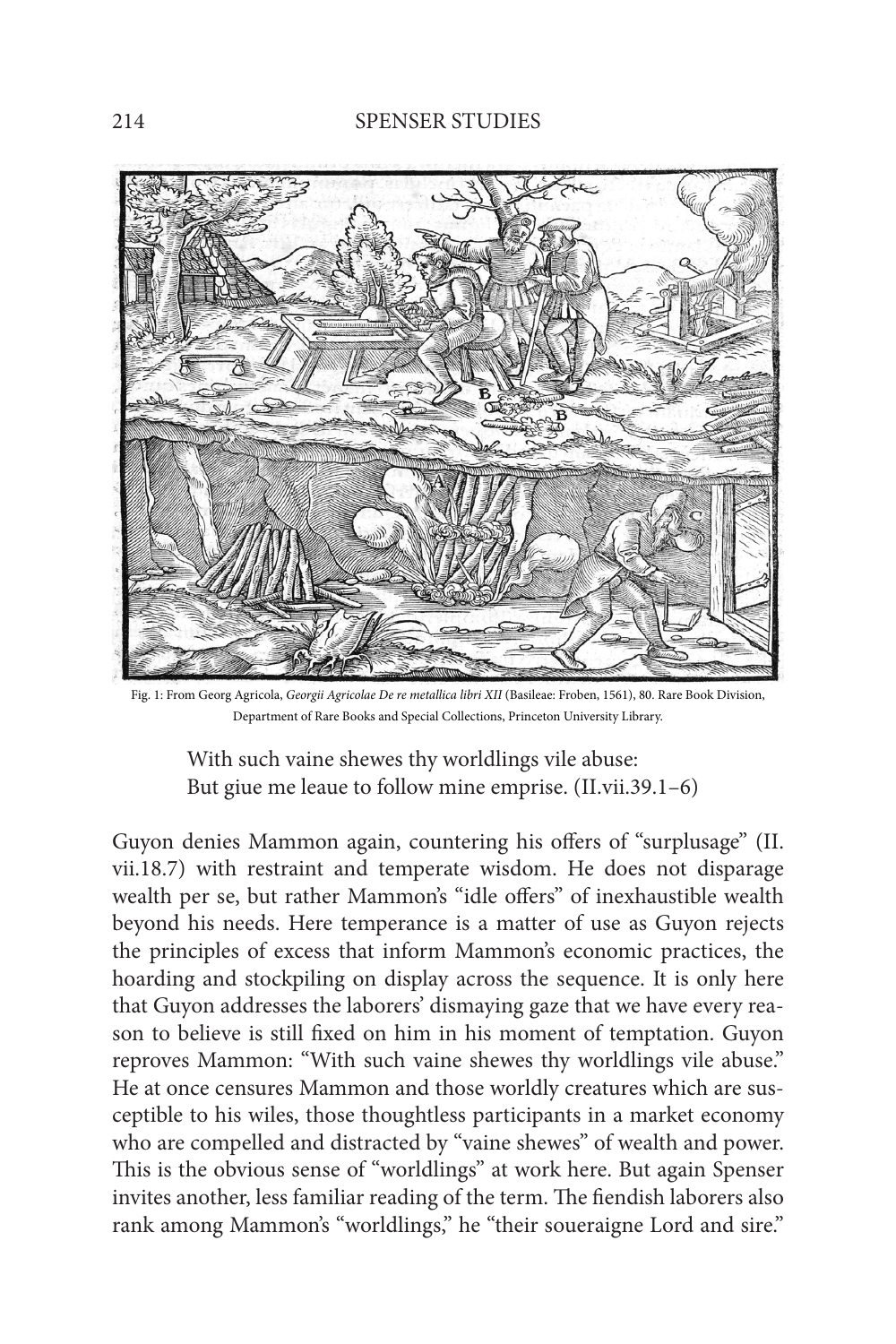His "vaine shewes" are the excessive set pieces of the mine, the abundant unmanned rifts and veins of gold, the scene of extraction and refinement on a scale far beyond anything "That liuing eye before did euer see" (II. vii.38.2), the exasperating and dismaying labor performed by the fiends. The Latinate sense of "abuse" is salient here, from the deponent verb *abusor*: not only to misuse, insult, and exploit, but also to use up or consume entirely. With "worldlings" Spenser does not draw our attention to any particular market or industry, in lands Faerie or mundane. Rather, the term describes an unreflective comportment to activity, common to the larger market in which myriad men and women participate unthinkingly as well as to the withdrawn laborers who sustain it. In this sense, the term "worldlings" is as appropriate to those countless humans "off-site" (for whom Mammon's "vaine shewes" are impressive and effective) as it is to the fiendish laborers in the mine.

However "vile" they may be, Guyon admonishes Mammon, a reckless *metallicus*, for abusing the hideous laborers, for setting them to work to such a purpose. It would be a mistake, however, to reduce Guyon to some OSHA (Occupational Safety and Health Administration) officer inspecting the mine, citing Mammon for various safety violations and occupational hazards. It's also not clear that he would cite Mammon, if this were the case—only that he expects Mammon not to abuse *him*. Guyon is at best ambivalent about the fate of the laboring fiends. But the labor Guyon bears witness to, the very labor that he found so dismaying, is obscured once again if we refuse the local reading of "worldlings." With this term Guyon overcomes his dismay and reinscribes the fiendish labor into the virtual economy of the poem. "Worldlings" is *his* term.

### III. Worldlings

"Worldling" is a complex word and, by my account, a sixteenth-century invention. While Spenser only employs the term twice across his corpus of work, bracketing this crucial sequence in Mammon's Cave, outside of his oeuvre "worldling" is by no means a rare word. Before the 1540s it appeared infrequently (if ever) in English but by 1582 Spenser's tutor Richard Mulcaster could include "worldling" in his list of English words "which we commonlie use in our hole speche."<sup>54</sup> Its provenance, if incomplete, is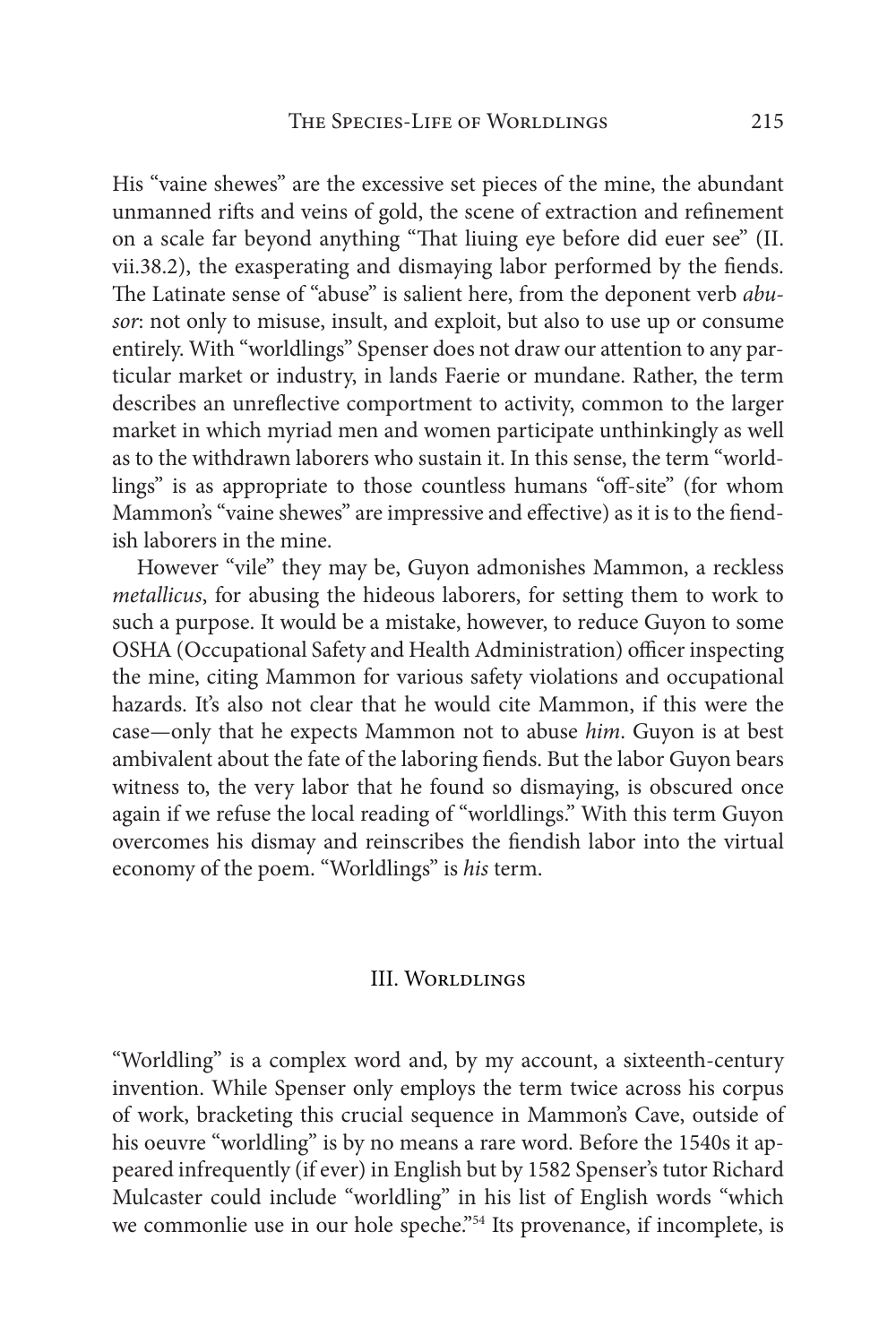extraordinary. In the English translation of Erasmus's paraphrase of the Epistle of Jude, John Old renders the Latin "*animales*" as "worldelinges." The Latin adjective *animalis* (related directly to *anima*) can mean "living" or "animate" as well as "consisting of air" or "aerial"; moreover, *animales*  (a substantive adjective) are animals in the Aristotelian sense—creatures endowed with life and sensation but not reason. Old's English captures the complexity of Erasmus's Latin, the profound distinction between men "that lyve after the spirite of Christe" and those which "stiere up dissencions, because they bee worldelinges [*animales sint*], and gevyng them selues in to the service of worldly affectes [*obseruientes mundanis affectibus*], and voyde of the spirite [*uacui spiritu*], they hunt after voluptuous pleasures, seke to reigne aloft, and scrape after lucre."55 By the outset of Elizabeth's reign, the meaning of the word had become precise or, at the very least, distinct from those nouns modified by the adjective "worldly"—"worldly" men, "worldly" wisdom, "worldly" cares, for instance—the likes of which are very common in Middle English as well as among Spenser and his early modern contemporaries. "Worldlings" engage in a depraved form of economic life. Worldlings serve Mammon, just as the term "worldling" is bound with the Scriptural Mammon (of Matthew 6 and Luke 16).<sup>56</sup> Cipriano de Valera, a Fellow at Magdalene College, Cambridge who translated Calvin's *Institutio Religionae Christianis* into Spanish, paraphrases the parable of "the rich worldling" in Luke 16, the lesson being that "You can not serve God and riches" (Luke 16:13)—or, in both the 1535 Coverdale Bible and the 1611 Authorized Version: "Ye can not serve God and Mammon."57 The preacher at Kingston-upon-Thames John Udall asserts that "we proceede securely in our owne iniquity, and as all worldlings doo, think our owne wayes to be right and honest" before "we see how great is our debt that we haue unpayed, howe many be our Sinnes that we have committed, and how vain our former conversation hath beene"; preoccupied with wealth the worldling, in short, shows great "carelesnes toward the service of god."<sup>58</sup> Moreover, no less an authority than the eminent preacher and theologian William Perkins affirms that "he which is no Christian is under the power of darknes having Sathan for his Prince and God…and his whole conversation is nothing else but a perpetuall obedience to Sathan"—a fact that, "If Atheists, & worldlings & carnal gospelers were perswaded of the truth of this (as it is most true) it would make them howle & cry, though now they live at ease without feeling any prick of conscience for sinne."<sup>59</sup>

In these theological registers, "worldlings" are unreflective creatures, driven by desires that would be considered depraved in a more refined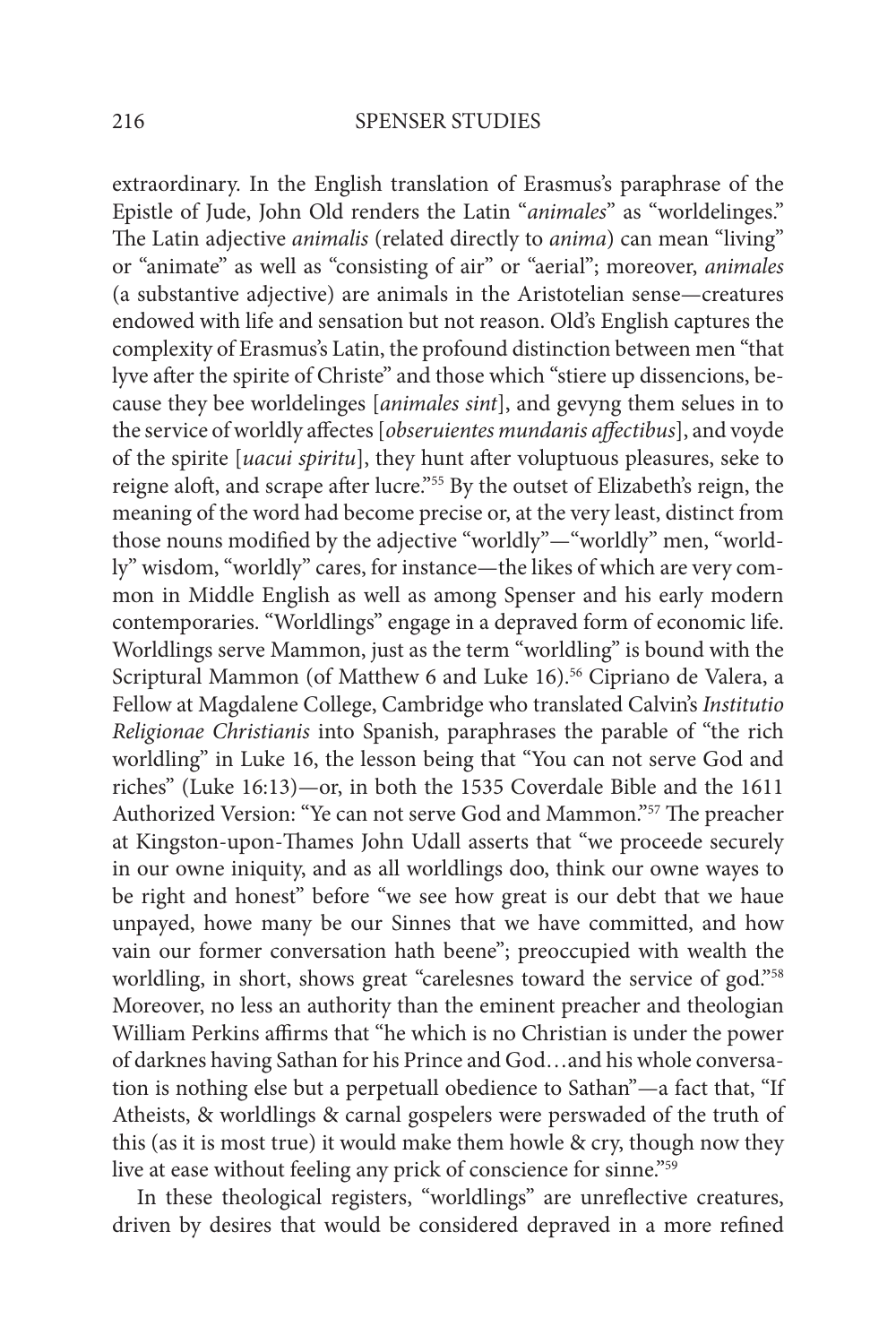language of virtues and vices. But worldlings do not know these languages; they are like animals, living creatures dependent upon their sensitive faculties alone, partaking neither in the community of believers nor in the exercise of reason outlined in the Gospels and across varieties of moral philosophy, ancient and modern. In this sense "worldling" retains the sense of Erasmus's Latin *animales*. It is not merely that worldlings are sinners (they are, of course) or that they participate in a market economy at odds with the Gospels (they do), but that they are unaware of their behavior as such, bound as they are to a world that is markedly distinct from the providential vision of human being appropriate to Christianity at large. Worldlings are thus endowed with a misguided confidence that comes with a complete lack of Pauline fear and trembling.

This is confirmed in those rare instances where "worldling" takes a neutral meaning. In *The Lawiers Logike* (1588), for example, Abraham Fraunce gives a clear definition of "worldling" as he describes the importance of dialectic by way of an elaborate market metaphor. In an effort to explain how dialectic relates to preaching and theology Fraunce explains that "one and the same man may purchase ground, measure ground, and also reason of the same ground, but hee purchaseth it by one Art, measureth it by another, and reasoneth of it by a third, *hee purchaseth it as a worldling,* measureth it as a Geometer*,* reasoneth of it as a Logician."60 Avoiding morality entirely, Fraunce's "worldling" is merely an inhabitant of a market economy, a creature that buys and sells without any particular reflection on their activity or technical knowledge pertaining to their purchase. John Rainolds confirms this definition in *Th'Overthrow of Stage-Plays* (1599). As a man "purchaseth" property "as a worldling," so does he exploit others by means of said property—not because he intends to do wrong but precisely because he does not reflect upon his rote behaviors, habits, and desires. After Rainolds defines "worldlings" in a moral sense (as "The covetous engrossers of wealth & slaves of Mammon"), he elaborates in more neutral terms: worldlings are unreflective men "who ioyne house to house, and lay field to field, till there bee no place; whose hope is their gold; whose godlines their gaine; whose meditation, *what shall I doo? I will pull down my barnes and build greater, and therein will I gather all my fruits and my goods; and I will say to my soule, Soule, thou hast much goods laid vp for many yeares; liue at ease, eate, drinke, and be mery*."61 In this sense the use of "worldling" is not limited to the English Reformers. The Jesuit Robert Parsons describes how "a riche man or worldling, attending with all his industrie to heape riches (as the fashion is,) can not attende, (nor euer doth,)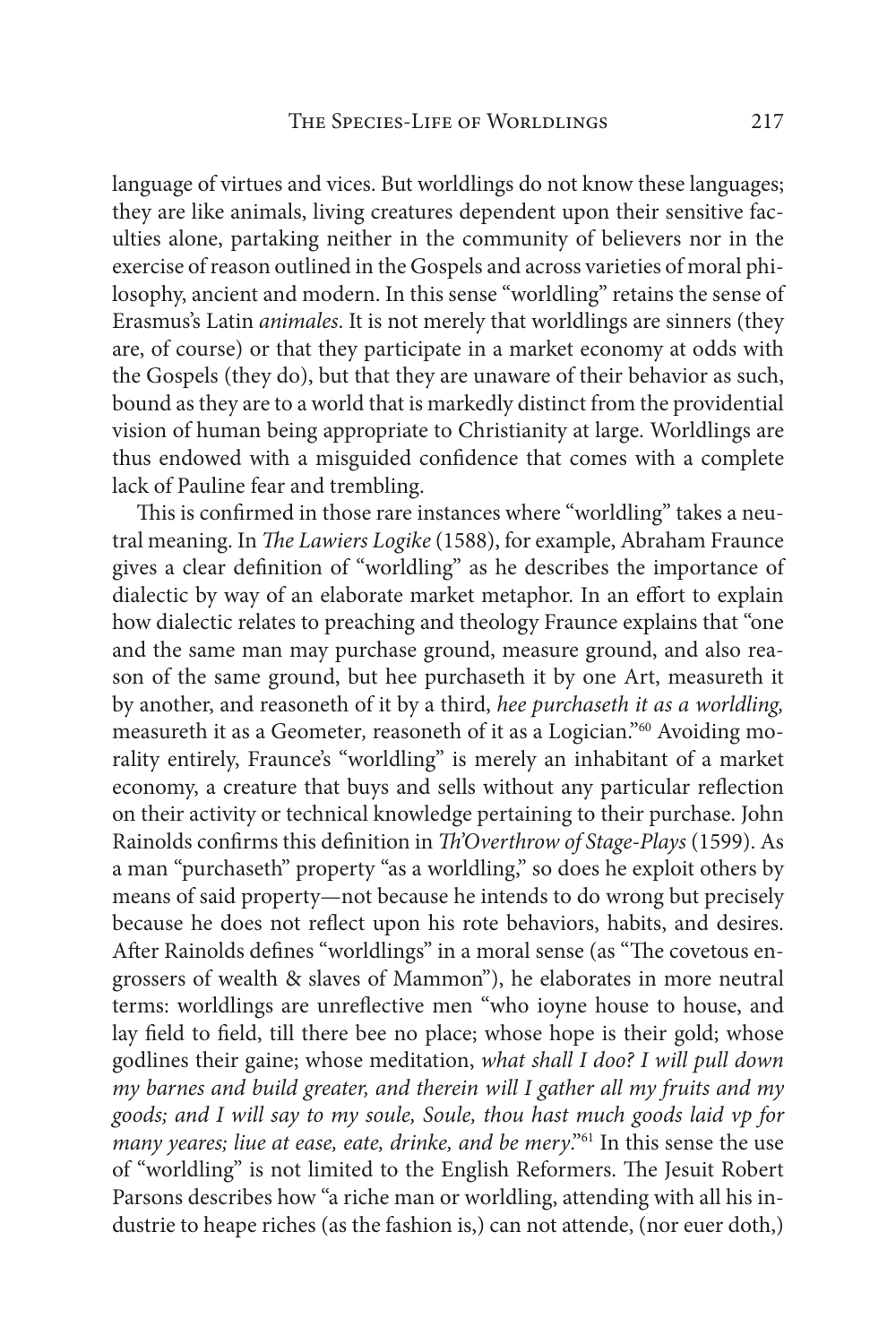to that for which he came into this world."62 Again, the worldling is not conscious of its abuses. Rather, it "can not attende, (nor euer doth,)" to the providential dimensions of mundane life. The worldling, if not thoughtless, is devoid of the reason grounded in Scripture that should inform Christian life. As such worldlings are effectively unaware of institutional and pedagogical approaches to virtue, of the expressed project of *The Faerie Queene* itself.

The laboring fiends are worldlings in some senses of the term. First, they toil for Mammon—hardly a neutral labor in the poem. They create the material with which Mammon tempts Guyon, with which Richesse assays Temperance. But they are not aware of its uses, nor do they experience the gold or the markets it subtends as it is obviously intended. The gold does not seem to appear as wealth for the fiends, or as an object of labor—hence their wonder. Indeed, the more the ore becomes intelligible as wealth, status, or power in the Cave of Mammon, the more withdrawn, alienated, and distant these laborers stand from it. They are absent from Mammon's hoards and stores. More to the point, when they gaze upon Guyon we learn that "till that day,/ They neuer creature saw, that came that way," his "armes and battailous aray" bearing the traces of metallurgical work not unlike their own, but his "Glistring" of a fundamentally different sort than their "molten owre" and "hundred fornaces all burning bright." The fiends, integral as they are to a larger worldly economy of goods and services, do not participate in the same way Guyon does. As such, they lack access to the complex forms of early modern commerce and credit explained by Craig Muldrew, dependent as these networks are upon reputation, trust, and virtue.63 It's not that they are vicious or untrustworthy, just that they are not assigned any particular moral value whatsoever.

Guyon is arrested by their gaze, "nigh" overcome with dismay. To the letter, it is "Their staring eyes sparckling with feruent fire,/ And vgly shapes did nigh the man dismay," a strange reaction considering the host of adversaries and marvels Guyon has met to this point in the poem, and the fact that there is no indication that these laborers intend him any harm. He is nevertheless too ashamed to retreat. Dismay and shame are coupled once again, a pair that Guyon felt together before, in Canto v: "Exceeding wroth was *Guyon* at that blow" delivered by Pyrochles, "And much ashamd, that stroke of liuing arme/ Should him dismay" (II.v.7.1–3). In Canto vii, moreover, as Guyon follows Mammon through the gate, Spenser notes that "Ne darkenesse him, ne daunger might dismay" (II.vii.26.4), a description that holds true across the scene. Guyon is not dismayed by "darkenesse" or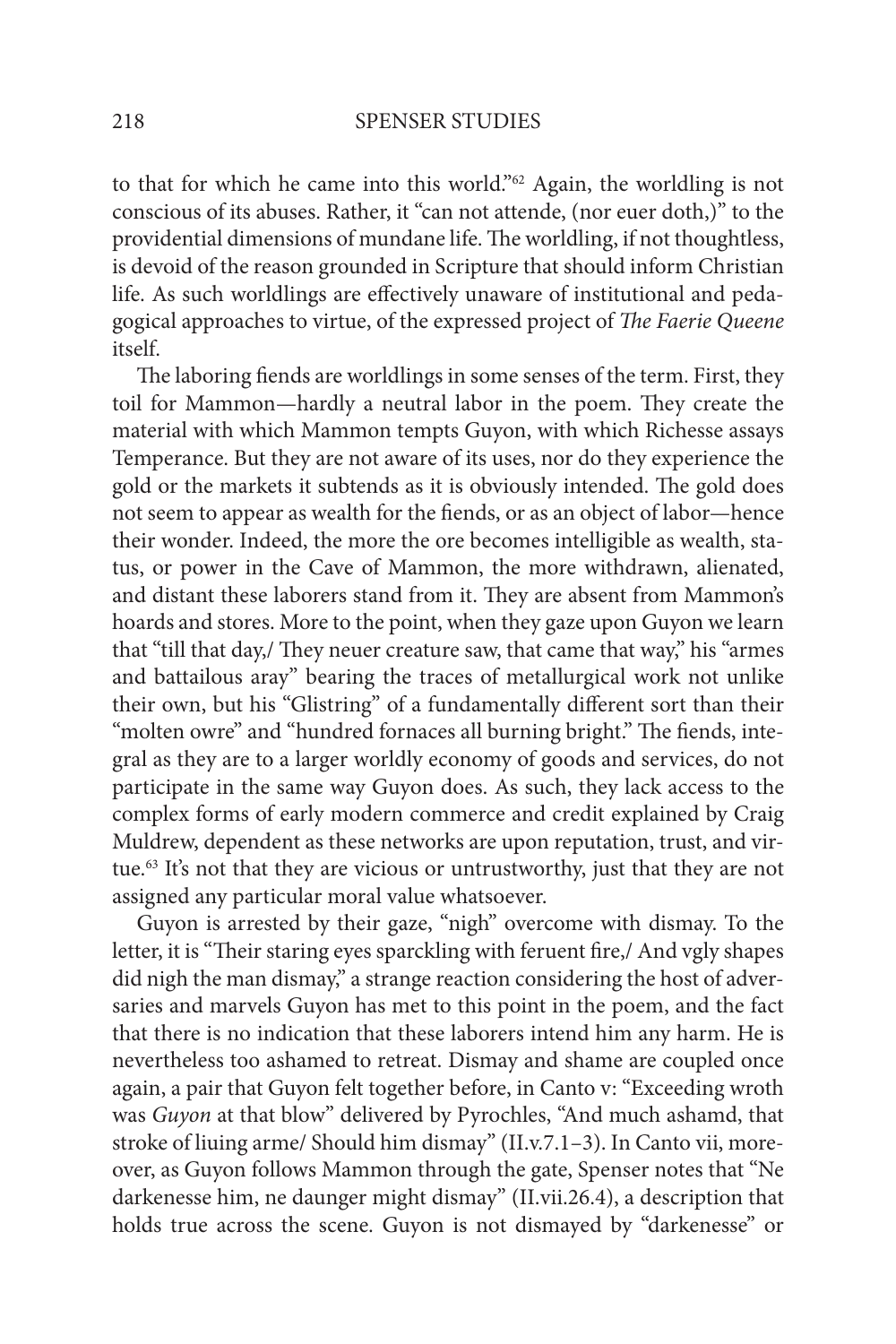"daunger" but by their "staring eyes" and "vgly shapes" of these "Deformed creatures," features that Spenser collocates here with labor. The encounter is traumatic, these laborers who are at once integral to the creation of our reality and the world of *The Faerie Queene*, who produce the wealth Guyon refuses, a refusal which is nonetheless crucial to his identity as Temperance. It is paradoxically Mammon who wrests Guyon from his paralysis, who keeps him from fleeing in shame or falling fully into dismay. It is, once again, the trial that saves Guyon, the opportunity to assert that he is something other than these laborers for whom even gold has no meaning save for its metallurgical properties particular to their work.

Neither Guyon nor Spenser readily dismiss the laborers as inhuman or infernal. Spenser invites us to read theirs as blank stares, the fire in their eyes a reflection of their furnaces, but insists at the same time that they wonder. Wonder is not comprehension or reason but it is nevertheless a comportment or affect that these strange subterranean figures share with Guyon. It may be the only thing they share, if instances of confusion or disorientation are comparable. Guyon himself wonders often—for instance, when contemplating whether the "Babes bloudie hands" can be cleansed (II.ii.3.9) or, again, when he and Arthur arrive at Eumnestes's library and see him performing the "endlesse exercise" of memory (II.ix.59.2). Moreover, Guyon admits to Arthur that the "beautie," "bountie," and "imperiall powre" of the Faerie Queen herself inspires a wonder poised to "your thoughts deuoure,/ And infinite desire into your spirite poure!" (II.ix.3.5–9). Wonder is also the appropriate response to the rare divine intervention in the poem, as the Palmer meets the angelic figure guarding Guyon (again in "dismay") with mute "fear and wonder" (II.viii.7.2, 5). Wonder arises in disorienting circumstances, when unfamiliar ideas or events test the terms and limits of our understanding. With the encounter between Guyon and the fiends in mind, Guyon's own wonder before the Gates of Pluto in Canto vii seems precarious. We learn that it is "with wonder all the way" that Guyon "Did feed his eyes, and fild his inner thought" (II.vii.24.3–4), and this instance of "wonder" immediately precedes the fiends' "wonder" in Stanza 37, as Spenser refuses to tell us more about the inner life of Mammon's laborers. We are invited, rather, to trace Guyon's own wonder as he encounters fundamentally unfamiliar creatures in the mines, at work in a spectacular and disorienting scene of production. Guyon extends this appellation "worldlings" to the fiends because they swink and sweat in an activity they perform unreflectively. But this is also a term that Guyon employs to understand their labor; if the fiends are "worldlings" their labor is legible in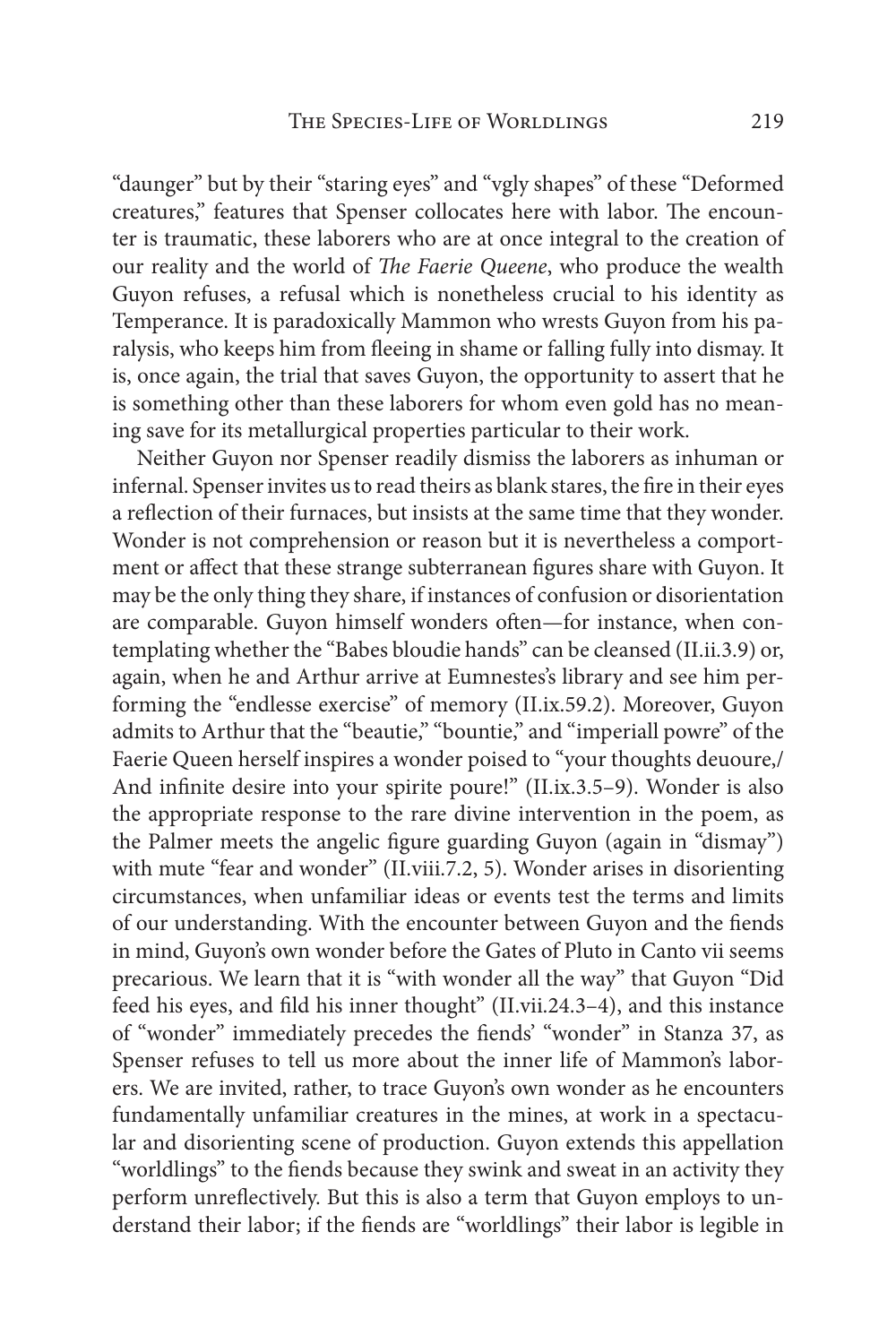its relationship to the moral economy of the poem, making their activity legible to Guyon if not to themselves. Paradoxically, Guyon employs this rare term "worldling" to understand the fiends' activity, to disparage that activity as unreflective, and to locate their work in relation to the economy that their work subsidizes, from which they themselves are estranged—an economy in which Guyon participates and emerges temperate. His ability to forsake wonder for understanding in the Cave, and to assay or experience the gold as an integral part of a material and moral economy, rests on their constitutive inability to do the same.

Worldlings are an unreflective species in *The Faerie Queene*. When Mammon and Guyon employ this rare term, they expose an abiding continuity, integrating the fiendish laborers—alienated from their industry, stupefied in their encounter with Temperance—into the thoughtless irrational activity of men and markets above ground. In the face of these subterranean laborers, Guyon is dismayed and ashamed, and Spenser acutely aware of the foundational antagonisms and disparities that occasion Guyon's affective crisis. What does Guyon owe these subterranean creatures? What capacities, as humans or virtues, do they hold in common, which might explain Guyon's shame? To what extent are these laborers foundational to Guyon's own moral and romantic enterprises, and his appellation "worldling" an expression of his dismay? The species-life of worldlings precludes consciousness of their activity. As Guyon echoes Mammon's identification of worldlings, it is unclear whether he is merely describing what the fiends are already doing or justifying his complicity in the economy they make possible.

#### *Princeton University*

## **NOTES**

1. Many thanks to Ayesha Ramachandran and Melissa Sanchez for their guidance on this piece, , to Leon Grek for help with Agricola's Latin, and especially to Jeff Dolven for his unfailingly thoughtful and thorough advice. This essay initially took shape as a footnote to my own "Medievalism without Nostalgia: Guyon's Swoon and the English Reformation *Descensus ad Inferos*," *Spenser Studies* 29 (2014): 105–47.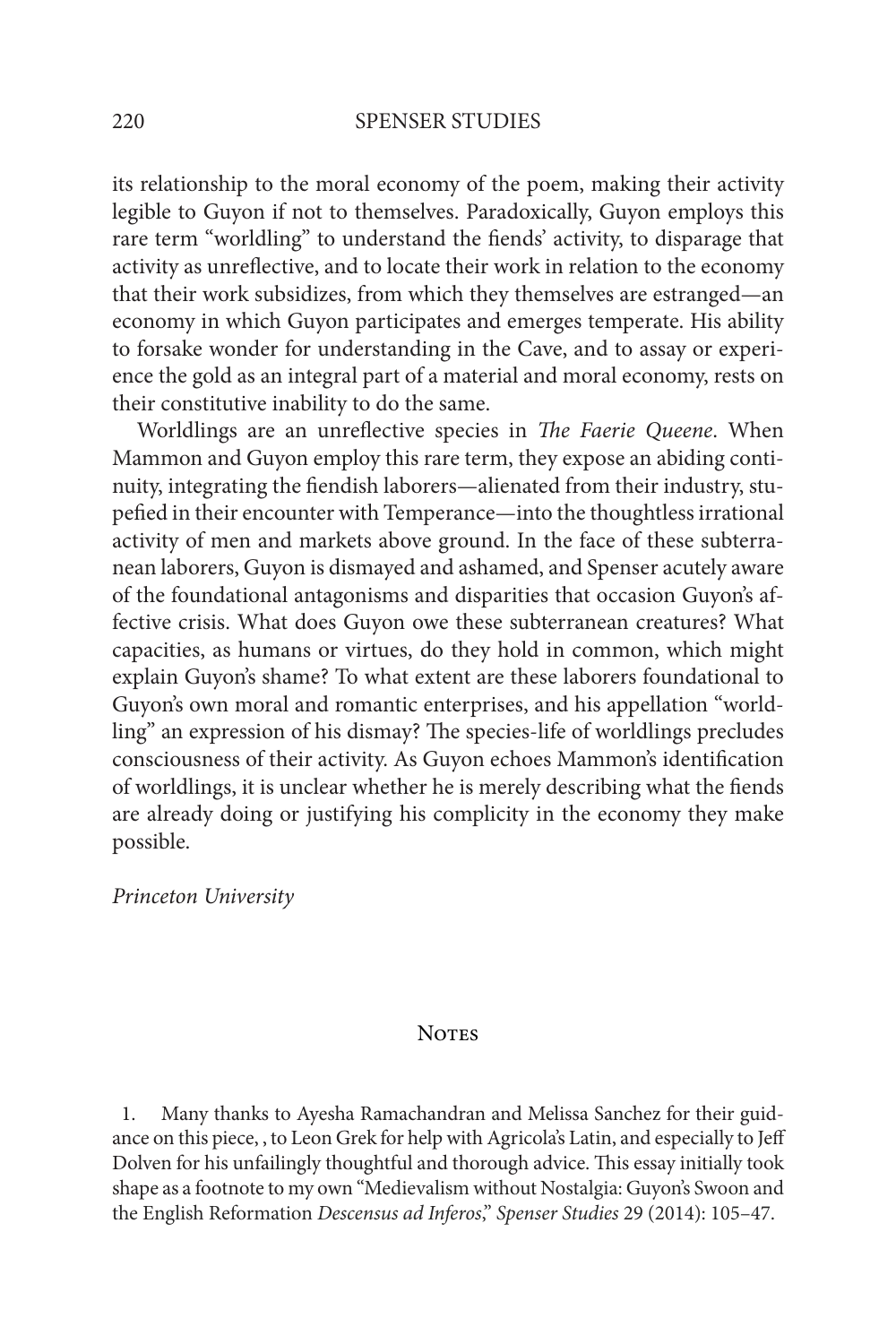2. Karl Marx, *The Ethnological Notebooks of Karl Marx*: *Studies of Morgan, Phear, Maine, Lubbock*, ed. Lawrence Krader, Second Edition (Assen: Van Gorcum, 1974), 305. Cited by David Norbrook, *Poetry and Politics in the English Renaissance*, Revised Edition (Oxford and New York: Oxford University Press, 2002), 124n. See also Editors and Anthony W. Riley, "Marx & Spenser," *The Spenser Encyclopedia*, ed. A. C. Hamilton, et al. (Toronto, Buffalo, and London: University of Toronto Press and Routledge, 1990), 457–58.

3. On Marx's late career see David McLellan, *Karl Marx: A Biography*, Fourth Edition (Basingstoke: Palgrave Macmillan, 2006); and Kevin B. Anderson, *Marx at the Margins: On Nationalism, Ethnicity, and Non-Western Societies* (Chicago: University of Chicago Press, 2010), 196–236.

4. To my knowledge, these are Marx's only references to Spenser; these notes at least prove that he read *A View of the present State of Ireland*, referring as he does to sections that are not cited in Maine's work. See Henry Sumner Maine, *Lectures on the Early History of Institutions* (New York: Henry Holt, 1875), 20.

5. Marx, *Ethnological Notebooks*, 305. Marx cites both Irenius and Eudoxus here. See Edmund Spenser, *A View of the State of Ireland: From the First Printed Edition (1633)*, ed. Andrew Hadfield and Willy Maley (Oxford: Blackwell, 1997), 93–94, 101.

6. Marx, *Ethnological Notebooks*, 6; and Karl Marx, "Economic and Philosophical Manuscripts (1844)," *Early Writings*, trans. Rodney Livingstone and Gregor Benton (London: Penguin, 1975), 327.

7. Marx, "Economic and Philosophical Manuscripts (1844)," 328–39.

8. See Richard Halpern's formative account of early modern literary practices and transformations related to emergent capitalism: Richard Halpern, *The Poetics of Primitive Accumulation: English Renaissance Culture and the Genealogy of Capital* (Ithaca, NY: Cornell University Press, 1991), esp. 61–100.

9. I bracket the larger question of class and the relevant transformations in late Capitalism or postmodernity. See Ernest Mandel, *Late Capitalism* (London and New York: Verso, 1978), 177–183; Fredric Jameson, *Postmodernism, or, The Cultural Logic of Late Capitalism* (Durham, NC: Duke University Press, 1991), 318–331; Harry Braverman, *Labor and Monopoly Capital: The Degradation of Work in the Twentieth Century*, 25<sup>th</sup> Anniversary Edition (New York: Monthly Review Press, 1998), esp. 175–310; Guy Standing, *The Precariat: The New Dangerous Class*  (London: Bloomsbury, 2014).

10. Indeed, Marx's early anthropological accounts of labor and species-being are often dismissed as "humanist" or "anthropocentric" remnants of his Hegelian youth, revised in his later scientific works (Althusser); or derided as vestigial traces of western metaphysics (Heidegger). Alternatively, Sartre cited Marx's anthropology as precedent for a Marxist humanism. See Louis Althusser, "'On the Young Marx': Theoretical Questions" and "Marxism and Humanism," *For Marx*, trans. Ben Brewster (London: Verso, 1969), 51–86, 221–46; Martin Heidegger, "Brief über den Humanismus," *Wegmarken* (Frankfurt am Main: Vittorio Klostermann,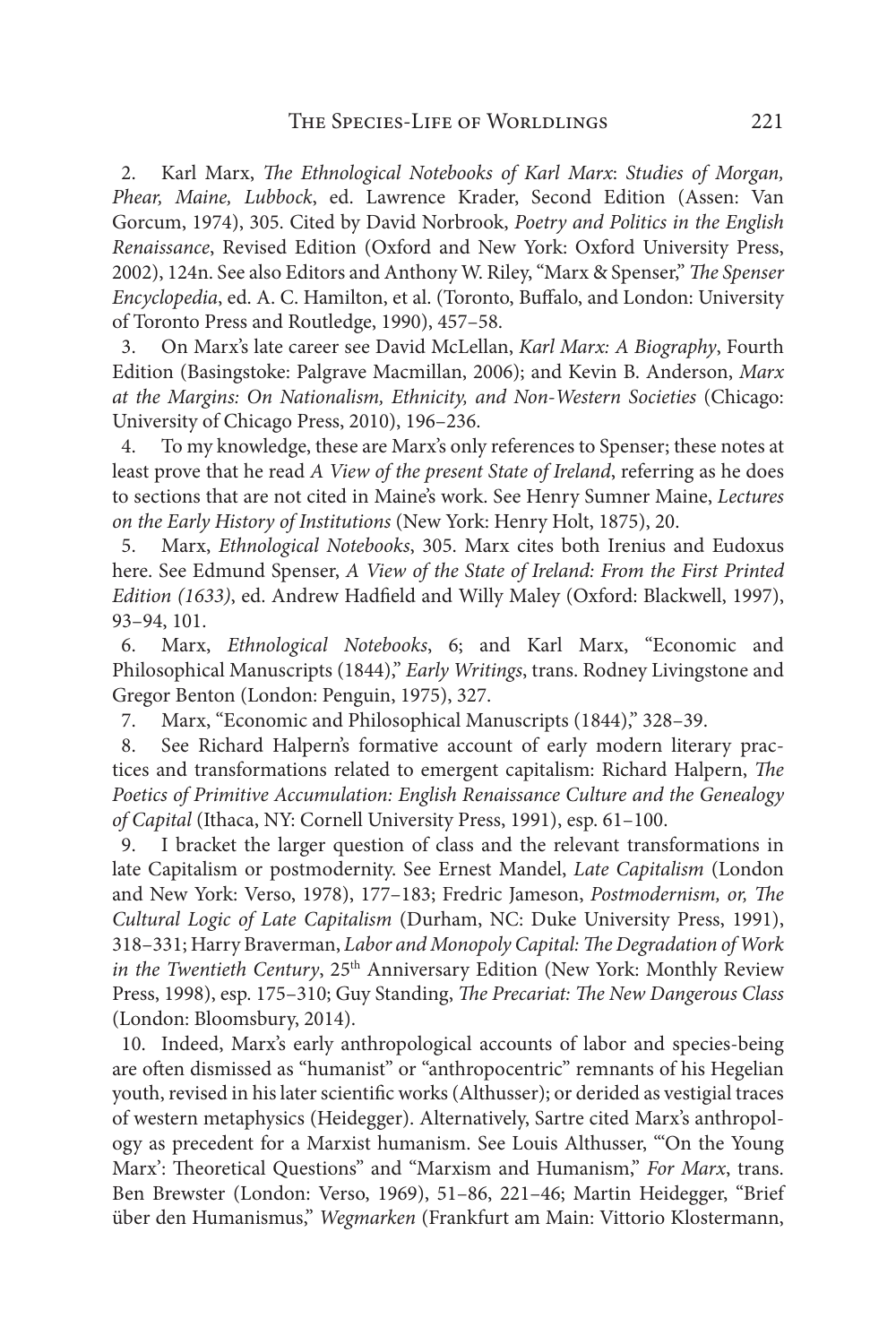#### 222 SPENSER STUDIES

1976), 313–364; Jean-Paul Sartre, *Search for a Method*, trans. Hazel E. Barnes (New York: Vintage, 1963), 3–34.

11. Marx, "Economic and Philosophical Manuscripts (1844)," 329.

12. Ibid., 329.

13. Albert O. Hirschman, *The Passions and the Interests: Political Arguments for Capitalism before Its Triumph* (Princeton, NJ: Princeton University Press, 1977).

14. Laurie Shannon, *The Accommodated Animal: Cosmopolity in Shakespearean Locales* (Chicago: University of Chicago Press, 2013), 8–10.

15. Although he contributed poetry to the English edition of Jan van der Noot's *A Theatre wherein be represented as wel the miseries & calamities that follow the voluptuous Worldlings, as also the greate joys and plesures which the faithfull do enjoy* (1569)—in short, *A Theatre for Worldlings*—the title is almost certainly not his. In the English title of van der Noot's *Theatre for Worldlings*, "Worldlings" replaces the Dutch "*den werelts gesinden*"—that is, men who are "predisposed to the world." The French title offers a closer analog: "*mondains*." Jan van der Noot, *Theatre for Worldlings*, ed. William A. Jackson and Louis S. Friedland (New York: Scholars' Facsimiles and Reprints, 1939); Jan van der Noot, *Het Theatre oft Toon-neel, waer in ter eender de ongelucken ende elenden die den werelts gesinden ende boosen menschen toecomen: ende op dander syde tgheluck goet ende ruste die de gheloouighe ghenieten, vertoont worden* (London: John Day, 1568); and Jan van der Noot, *Le Theatre auquel sont exposés & monstrés les inconueniens & miseres qui suiuent les mondains & vicieux, ensemble les plaisirs & contentements don't les fideles jouissent* (London: John Day, 1568). See also J. A. van Dorsten, *The Radical Arts: First Decade of an Elizabethan Renaissance* (Leiden and London: Leiden University Press and Oxford University Press, 1970), 77–78.

16. Virgil, *Aeneid*, trans. Frederick Ahl (Oxford: Oxford University Press, 2007), 197–98 [VIII.407–53].

17. Several compelling studies explore Spenser's interests in mining and metallurgy in the Cave of Mammon sequence. See Walter M. Kendrick, "Earth of Flesh, Flesh of Earth: Mother Earth in the Faerie Queene," *Renaissance Quarterly* 27.4 (1974): 537–41; Todd A. Borlik, *Ecocriticism and Early Modern English Literature: Green Pastures* (New York: Routledge, 2011), 158–60; Aaron Kitch, *Political Economy and the States of Literature in Early Modern England* (Burlington, VT: Ashgate, 2009), 26–36; and David Landreth, *The Face of Mammon: The Matter of Money in English Renaissance Literature* (Oxford: Oxford University Press, 2012), 59–70.

18. Georgius Agricola, *De Re Metallica*, trans. and ed. Herbert Clark Hoover and Lou Henry Hoover (New York: Dover, 1950), 25; Georgius Agricola, *De Re Metallica Libri XII* (Basel: Hieronymus Froben, 1556), 19. See also Christoph Bartels, "The Administration of Mining in Late Medieval and Early Modern Europe (fourteenth to eighteenth centuries)," *Mining, Monies, and Culture in Early Modern Societies*, ed. Nanny Kim and Keiko Nagase-Reimer (Leiden: Brill, 2013), 115–132.

19. Agricola, *De Re Metallica* [trans. Hoover and Hoover], 25; Agricola, *De Re Metallica* [1556], 19.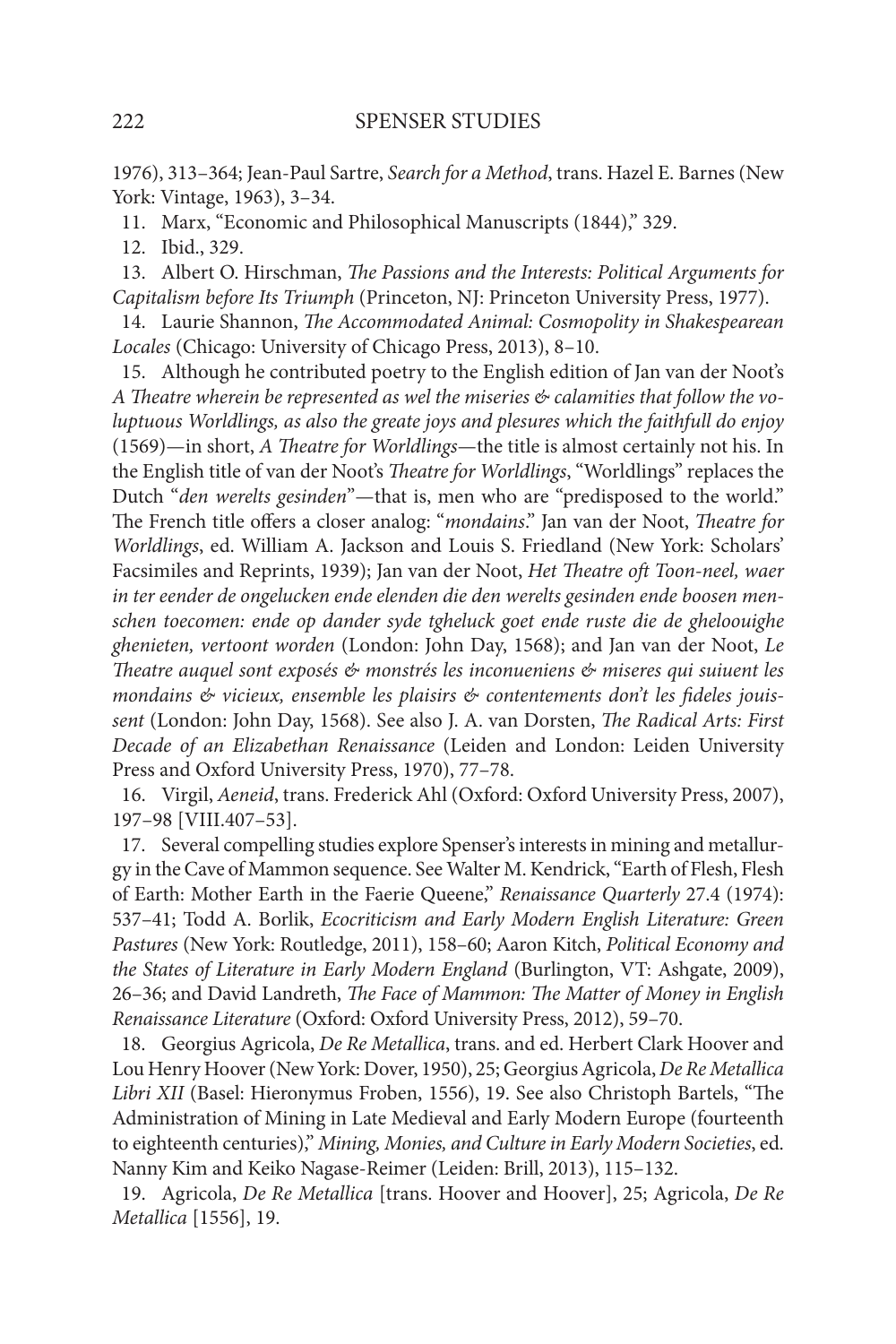20. Agricola, *De Re Metallica* [trans. Hoover and Hoover], 26; Agricola, *De Re Metallica* [1556], 19.

21. Merlin ordered his fiendish laborers to continue their work in his absence he left "Them bownd till his retorune, their labour not to slake" (III.iii.10.9)—and because he never returned to Cairmardin, their labor continues. Presumably, they will continue to labor there forever, or at least until the wall is completed. This fascinating scene bears comparison to Mammon's Cave, as the earlier scene sets key aspects of the work below Cairmardin in relief. First, none of the chief characters actually see the activity below Cairmardin; Spenser mediates his description with the qualifying "some say" (III.iii.10.1). Second, Spenser implies that these fiends have a degree of agency as "workemen" (III.iii.10.8). Although they are "bownd till his return," and "may not their work forbeare," it is not clear whether they are kept in bondage, as if by Merlin's magic, or if they work because "So greatly his commandement they feare" (III.iii.10.9, 11.4–5). In other words, Spenser suggests that they are motivated by fear—a base motivation, but one that is nonetheless indicative of volition. Third, there is an end to this project. The fiends "there doe toyle and traueile day and night,/ Vntill that brasen wall they vp doe reare" (III. iii.11.6–7).

22. Edmund Spenser, *The Faerie Queene,* ed. A. C. Hamilton, rev. 2nd ed., ed. Hiroshi Yamashita and Toshiyuki Suzuki (Harlow, England: Pearson Longman, 2007). All references appear by Book, Canto, Stanza, and Line/s.

23. Landreth, *The Face of Mammon*, 59–60; David Read, *Temperate Conquests: Spenser and the Spanish New World* (Detroit, Michigan: Wayne State University Press, 2000), 66–67.

24. Agricola explicitly counsels miners to consider why a given mine was abandoned before revisiting or reopening it. Agricola, *De Re Metallica* [trans. Hoover and Hoover], 217–18; Agricola, *De Re Metallica* [1556], 173–74.

25. Ibid., 219; Agricola, *De Re Metallica* [1556], 174.

26. Agricola, *De Re Metallica* [trans. Hoover and Hoover], 219; Agricola, *De Re Metallica* [1556], 174.

27. "assay, v." Oxford English Dictionary Online. December 2014. The OED entry is misleading insofar as it eschews critical sources available to Spenser which employ this term in this technical sense, in relation to mining and metallurgy. In other words, the technical meaning of "assay" is more prominent in sixteenth-century English than the OED suggests. See, for instance, Richard Eden's translation of Vannoccio Biringuccio's *De la Pirotechnia:* Peter Martyr d'Anghiera, "Of the generation of metalles and their mynes with the maner of fyndinge the same: written in the Italien tounge by *Vannuccius Biringuczius* in his booke cauled *Pyrotechnia*," *The Decades of the Newe Worlde or West India Conteynyng the Navigations and Conquestes of the Spanyardes*, trans. Richard Eden (London: Guilhelmi Powell, 1555), 326v –343r [STC (2nd ed.) / 647].

28. Agricola, *De Re Metallica* [trans. Hoover and Hoover], 220–21; Agricola, *De Re Metallica* [1556], 175.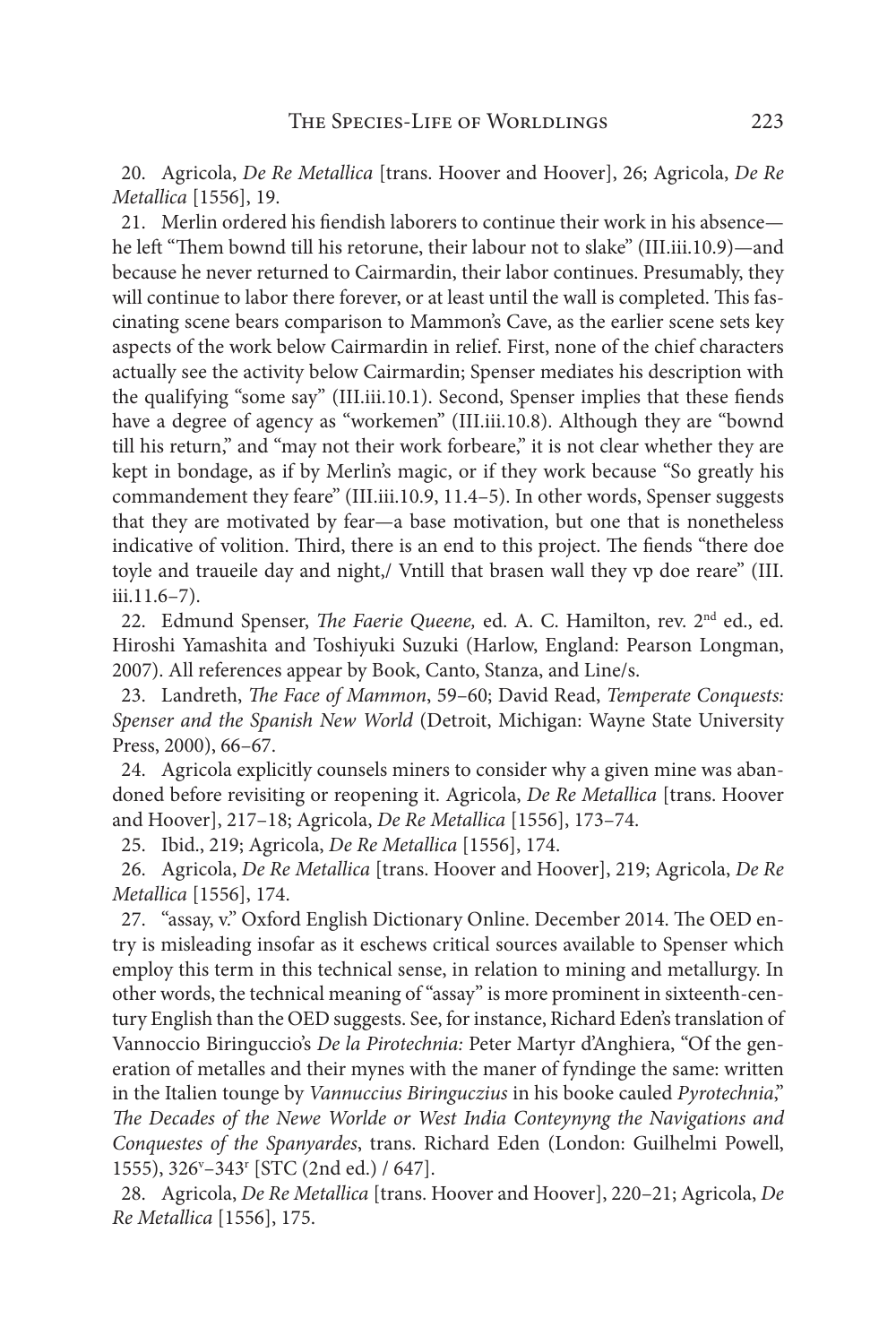29. "That the trial of your faith, being muche more precious then golde that perisheth (thogh it be tryed with fyre) might be founde unto your praise, & honour and glorie at the appearing of Jesus Christ." See also Revelation 3:18: "I counsel thee to bie of me golde tryed by the fyre, that thou maiest be made riche, & white raiment, that thou maiest be clothed and that thy filthie nakednes do not appeare." *The Bible and Holy Scriptures Conteyned in the Olde and Newe Testament* (Geneva: Rowland Hall, 1560), 108<sup>v</sup>, 115<sup>v</sup>.

30. Wonder and amazement as forms of passivity, fundamental Spenserian experiences, have received much deserved critical attention. See Harry Berger, Jr. *The Allegorical Temper: Vision and Reality in Book II of Spenser's* Faerie Queene (New Haven, Connecticut: Yale University Press, 1957), ; William A. Oram, "Spenserian Paralysis," *Studies in English Literature* 41 (2001): 49–70; and Giulio Pertile, "'And all his sences stound': The Physiology of Stupefaction in Spenser's *Faerie Queene*," *English Literary Renaissance* 44.3 (2014): 420–51.

31. Jeff Dolven, *Scenes of Instruction in Renaissance Romance* (Chicago: University of Chicago Press, 2007), 168.

32. Read, *Temperate Conquests*, 65–82; and Maureen Quilligan, "On the Renaissance Epic: Spenser and Slavery," *South Atlantic Quarterly* 100.1 (2001): 15–39.

33. For instance, Richard Eden's *The Decades of the Newe Worlde or West India Conteynyng the Navigations and Conquestes of the Spanyardes* (1555), based on Peter Martyr d'Anghiera's *Décadas* published in eight installments between 1511 and 1525 and collected as *De Orbe Novo* in 1530; the 1581 translation of Bartolomé de las Casas's *Brevísima Relación de la Destrucción de las Indias* (1542); and Thomas Nicholas's 1578 translation of Franciso López de Gómara's *Historia General de las Indias* (1552).

34. Quilligan, 22–23.

35. Tara Nummedal, *Alchemy and Authority in the Holy Roman Empire* (Chicago: University of Chicago Press, 2007), 73–85.

36. Nummedal, 78.

37. Pamela O. Long, "The Openness of Knowledge: An Ideal and Its Context in 16th-Century Writings on Mining and Metallurgy," *Technology and Culture* 32.2, Part 1 (1991), 320. In an expanded account of this article, Long points to the military applications of mining; see Pamela O. Long, *Openness, Secrecy, Authorship: Technical Arts and the Culture of Knowledge from Antiquity to the Renaissance*  (Baltimore: Johns Hopkins University Press, 2001), 175–76, 192–209.

38. In the Case of Mines, the advocates of the Mines Royal successfully argued (against the earl of Northumberland) that "the queen now, by reason of her prerogative royal, is intitled to have and enjoy, and ought to have and enjoy to her own proper use all and singular mines and ores of gold and silver…with all things concerning them, which may or can be found in any lands, tenements, or hereditaments within this realm of England…as in the lands and soil of any of her subjects." M. B. Donald, *Elizabethan Monopolies: The History of the Company*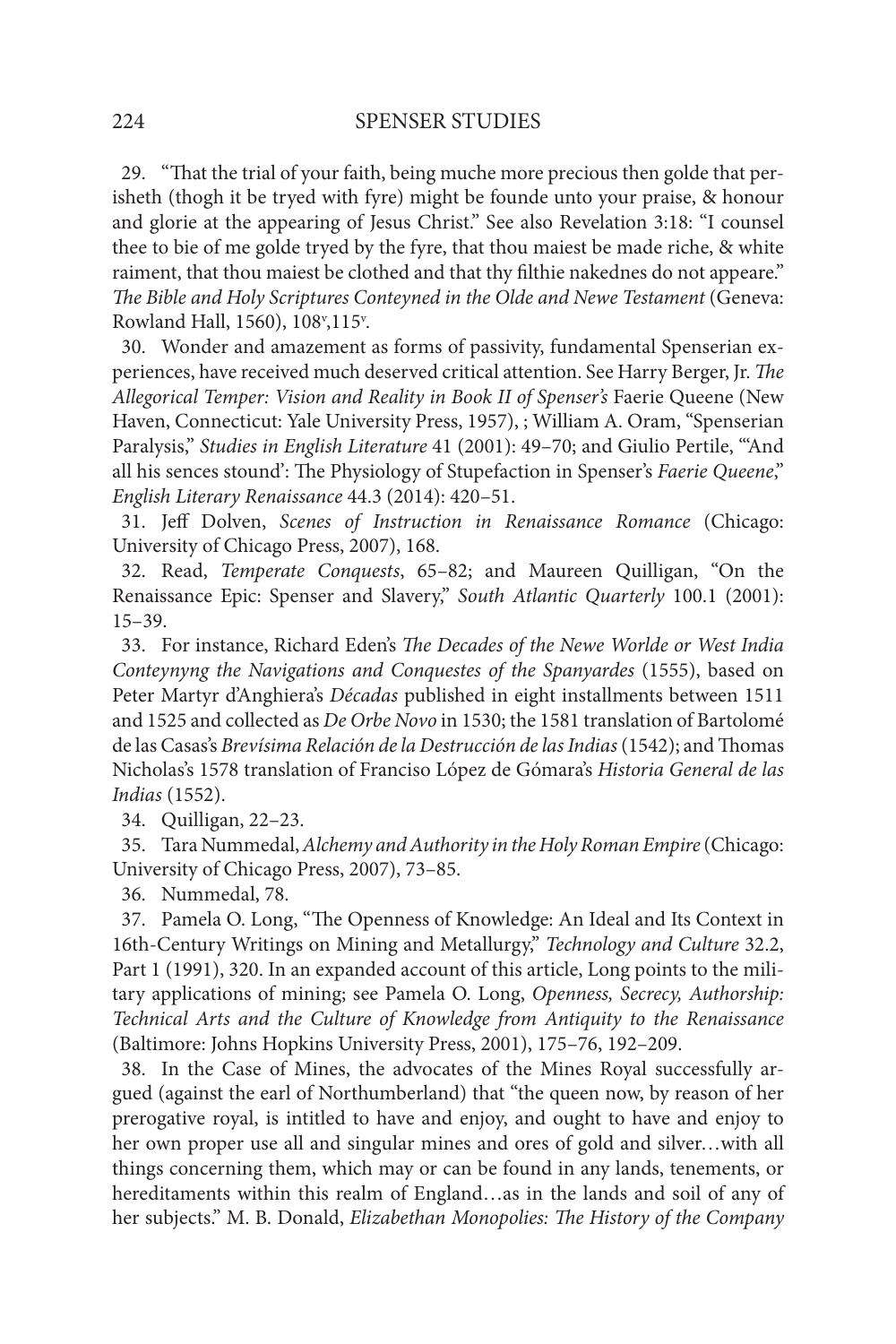*of Mineral and Battery Works from 1565 to 1604* (Edinburgh: Oliver and Boyd, 1961), 4–14, 71–85; Edmund Plowden, "The Pleadings in the Case of Mines," *The Commentaries or Reports of Edmund Plowden* (Dublin: H. Watts and W. Jones, 1792), 3D2r [†310]. Plowden himself cites Agricola in the commentary appended to the report of the judgment, 3H5<sup>v</sup>-3H7<sup>v</sup>.

39. Agricola, *De Re Metallica* [trans. Hoover and Hoover], 16–17; Agricola, *De Re Metallica* [1556], 12.

40. Agricola, *De Re Metallica* [trans. Hoover and Hoover], 6; Agricola, *De Re Metallica* [1556], 3. I alter the translation to make the distinctions among laborers clear.

41. Agricola, *De Re Metallica* [trans. Hoover and Hoover], 6; Agricola, *De Re Metallica* [1556], 3.

42. Agricola, *De Re Metallica* [trans. Hoover and Hoover], 214; Agricola, *De Re Metallica* [1556], 172.

43. Agricola, *De Re Metallica* [trans. Hoover and Hoover], 214–217; Agricola, *De Re Metallica* [1556], 172–73.

44. Agricola, *De Re Metallica* [trans. Hoover and Hoover], 217, 218; Agricola, *De Re Metallica* [1556], 173, 174.

45. Georgius Agricola, *De Animantibus Subterraneis Liber* (Basel: [Hieronymous] Froben, 1549), 76–78; Agricola, *De Re Metallica* [trans. Hoover and Hoover], 217; Agricola, *De Re Metallica* [1556], 173.

46. Agricola, *De Animantibus Subterraneis,* 77–79. Agricola also discusses a mild or gentle [*mites*] sort of mountain daemon [*daemones montani*]—kobolds [*Cobalos*], trolls [*Trullis*], and the friendly *Gutelos*, for instance— mischievous creatures that imitate and tease the miners but pose no real threat. Indeed, while "they occasionally irritate the laborers with little stones, they very rarely harm them. Nor do they ever do harm unless they have first been derided or provoked with an insult [*interdum glareis lacessunt operarios, rarissime tamen eos laedunt. Nec laedunt unquam, nisi prius ipsi cachinno fuerint aut maledicto lacesseti*].

47. Agricola, *De Re Metallica* [trans. Hoover and Hoover], 25; Agricola, *De Re Metallica* [1556], 19.

48. Agricola, *De Re Metallica* [trans. Hoover and Hoover], 26; Agricola, *De Re Metallica* [1556], 19.

49. Agricola, *De Re Metallica* [trans. Hoover and Hoover], 26; Agricola, *De Re Metallica* [1556], 19–20. I alter the translation slightly here.

50. Agricola, *De Re Metallica* [trans. Hoover and Hoover], 101; Agricola, *De Re Metallica* [1556], 71.

51. Agricola, *De Re Metallica* [trans. Hoover and Hoover], 119–120; Agricola, *De Re Metallica* [1556], 80.

52. Agricola, *De Re Metallica* [trans. Hoover and Hoover], 120; Agricola, *De Re Metallica* [1556], 81, 80.

53. Agricola, *De Re Metallica* [trans. Hoover and Hoover], 152; Agricola, *De Re Metallica* [1556], 110.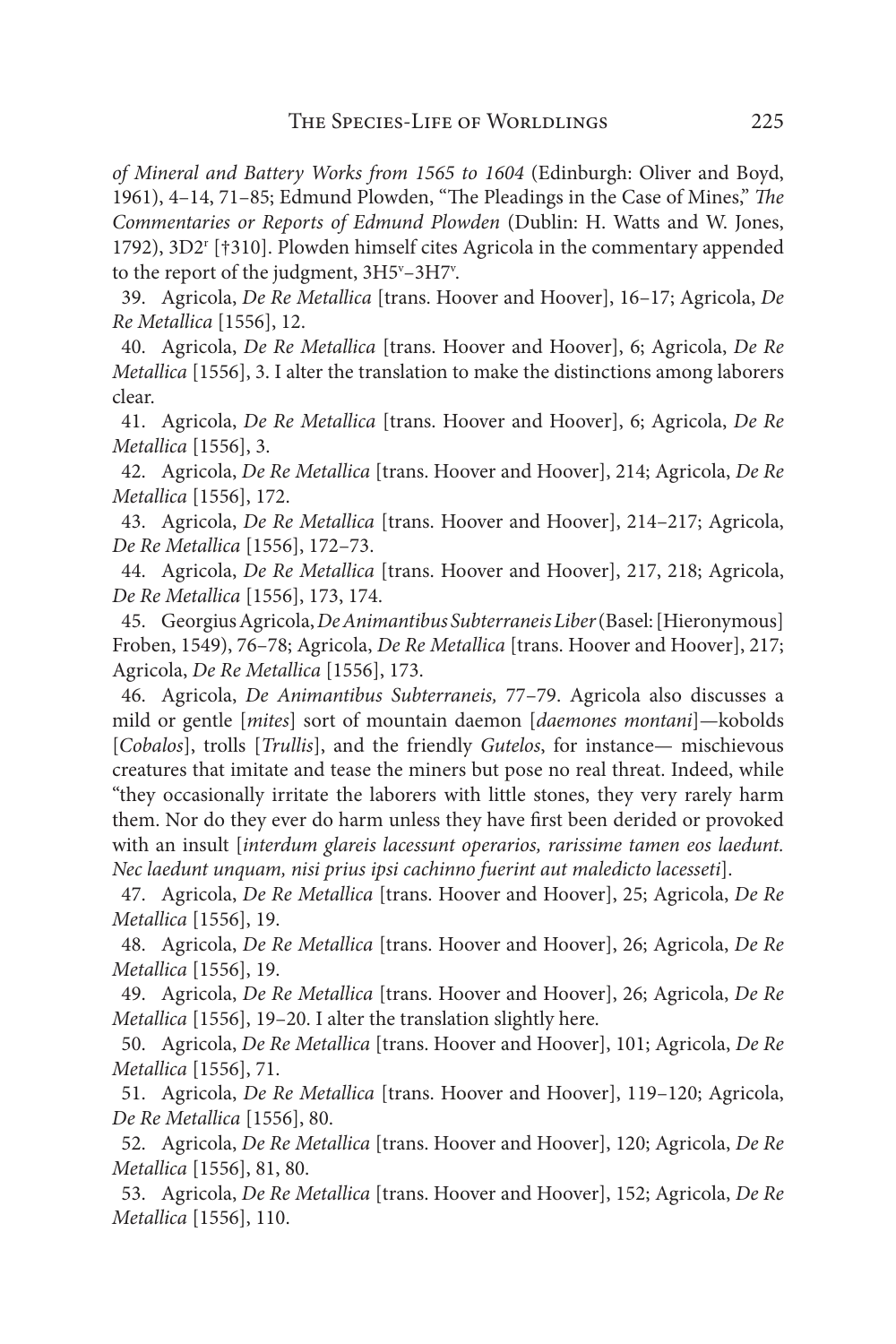54. Richard Mulcaster, *The First Part of the Elementarie which Entreateth Chefelie of the Right Writing of our English Tung* (London: Thomas Vautroullier, 1582) 225, 163. I have not been able to find any instances of the term in Middle English.

55. Old uses the term again in his translation of Erasmus's paraphrase of the Epistle of James. Describing the "riche man" [*diues*] who is humbled and brought low, Old affirms that he might "rejoyce to him selfe in thys behalfe, that where as he was muche set by amonge worldlinges [*apud mundi cultores*] for the false goodes of thys worlde, nowe for the professing of Christe he is despised and contemned" but also made "rich in true goodes [*ueris bonis ditescat*] with God." Here "worldlinges" replaces the Latin "*mundi cultores*"—the inhabitants, cultivators, even worshippers of the world. In both instances Old emphasizes lucre, worldly wealth, "the false goodes of thys worlde" and the attendant "pryde [that] made [the rich man] hyghe stomaked before by reason of hys vayne goodes [*ante tumidum inanibus bonis fastus agitabat*]." See Desiderius Erasmus, "The paraphrase of Erasmus upon the Epistle of Saincte Jude," trans. John Olde, *The Seconde Tome or Volume of the Paraphrase of Erasmus upon the Newe Testament*, ed. Miles Coverdale (London: Edwarde Whitchurche, 1549), xxiiiv –xxiiiir , xxvir ; Desiderius Erasmus, "The paraphrase of Erasmus upon the Epistle of Saincte James," trans. John Olde, *The Seconde Tome or Volume of the Paraphrase of Erasmus upon the Newe Testament*, ed. Miles Coverdale (London: Edwarde Whitchurche, 1549), xxvir ; Desiderius Erasmus, *In Universas Epistolas Apostolorum ab Ecclesia Receptas . . . Paraphrasis, hoc est, Liberior ac*  Dilucidior Interpreta, ed. Johann Froben (Basel: Johann Froben, 1522), Bb8<sup>v</sup>, Cc7r . According to the Oxford English Dictionary, this is the earliest recorded use of "worldling"; "worldling, n." *OED Online.* http://www.oed.com/view/Entr y/230271?redirectedFrom=worldling (accessed January 25, 2015).

The English translations of Erasmus's *Paraphrases* were popular (even compulsory) reading for cleric and layman alike, works that exercised great influence over several generations of sixteenth-century readers. In an equally popular and important work, the Geneva Bible translators also employed the term "worldling" in influential ways. First, they praise Queen Elizabeth in the introduction as a steadfast Reformer working against "foreyn adversaries" and "domestical enemies, as false Prophets, craftie worldlings, faint hearted soldiers, and oppressors of their brethren, who aswel by false doctrine and lyes, as by subtil counsel, cowardies, and extortion, discouraged the heartes almoste of all." And while "worldling" does not appear in the English translation of Scripture itself, it is crucial to the commentary. For instance, the headnote to Psalm 123 identifies the poem as "A praier of the faithful, which were afflicted ether in Babylon or under Antiochus by the wicked worldelings and contemners of God," which were subject to "the mocking of the welthie, & of the despitefulnes of the proude." In his 1547 injunctions Edward VI required every parish to purchase the *Paraphrases* and make them available to a variety of readers. See John Craig, "Forming a Protestant Consciousness? Erasmus'